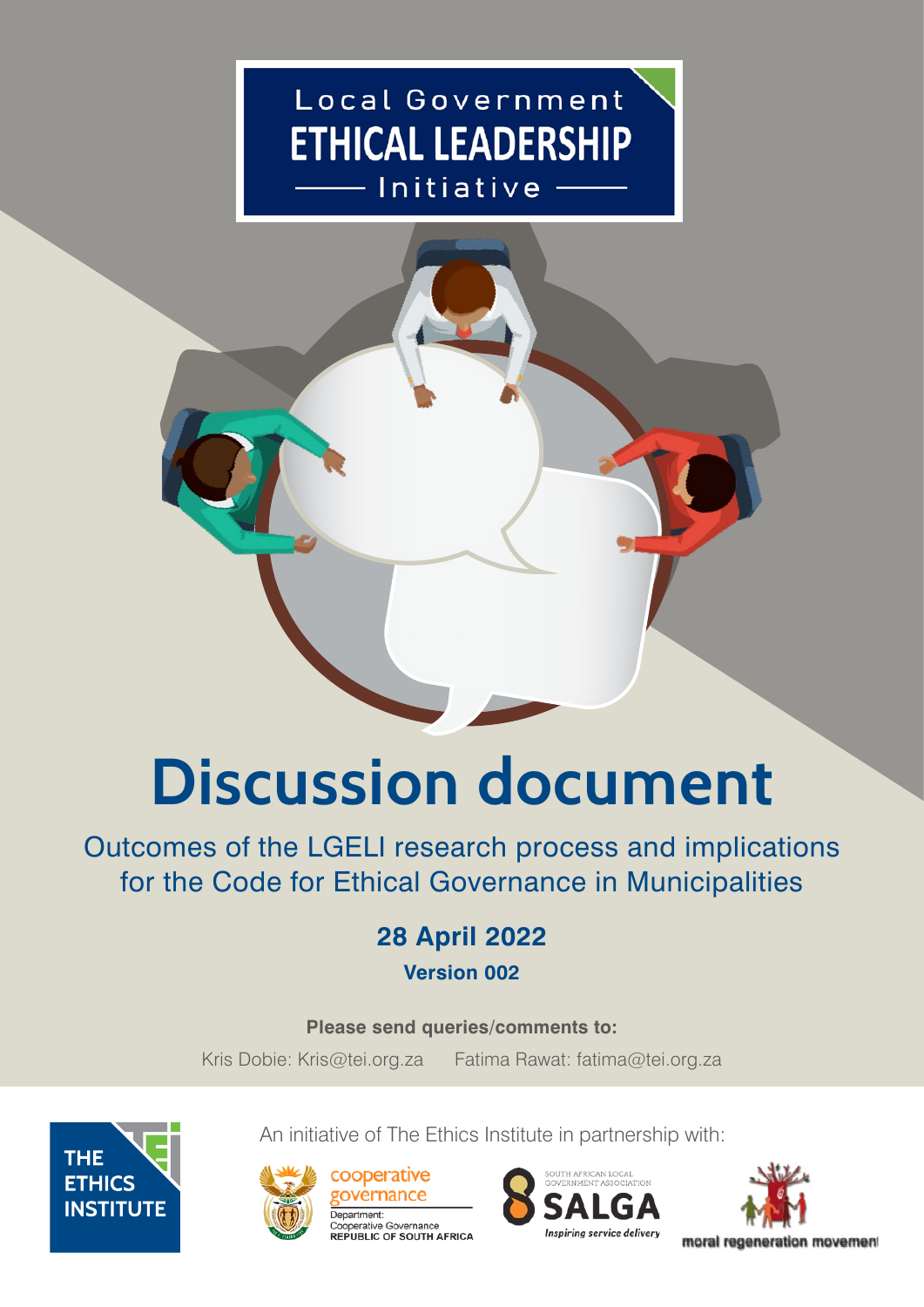## Table of contents



| <b>Executive Summary</b>                                              |    |  |
|-----------------------------------------------------------------------|----|--|
|                                                                       |    |  |
| <b>Research findings</b>                                              | 8  |  |
| A. What SHOULD ethical leadership look like in local government?      | 9  |  |
| B. What DOES ethical leadership look like in local government?        | 12 |  |
| C. What makes ethical leadership difficult?                           | 13 |  |
| D. What should be done about it?                                      | 24 |  |
| E. Expectations for a Code for Ethical Governance in Local Government | 26 |  |
|                                                                       |    |  |
| <b>Implications for the Code</b>                                      | 29 |  |
| A. Implications for Code Format                                       | 30 |  |
| <b>B. Implications for Code Content</b>                               | 30 |  |

#### INTELLECTUAL PROPERTY

*The Ethics Institute (TEI) reserves intellectual property rights and copyright of materials and processes generated by ourselves prior to or during the completion of this study. This includes (but is not limited to) consultation processes, research instruments, and reporting methodologies.* 

*It excludes research findings and project reports which were generated specifically for the project but includes the processes, instruments and methodologies used in generating these reports.* 

*Our intellectual property may not be used beyond the scope of this project without our express written permission.*

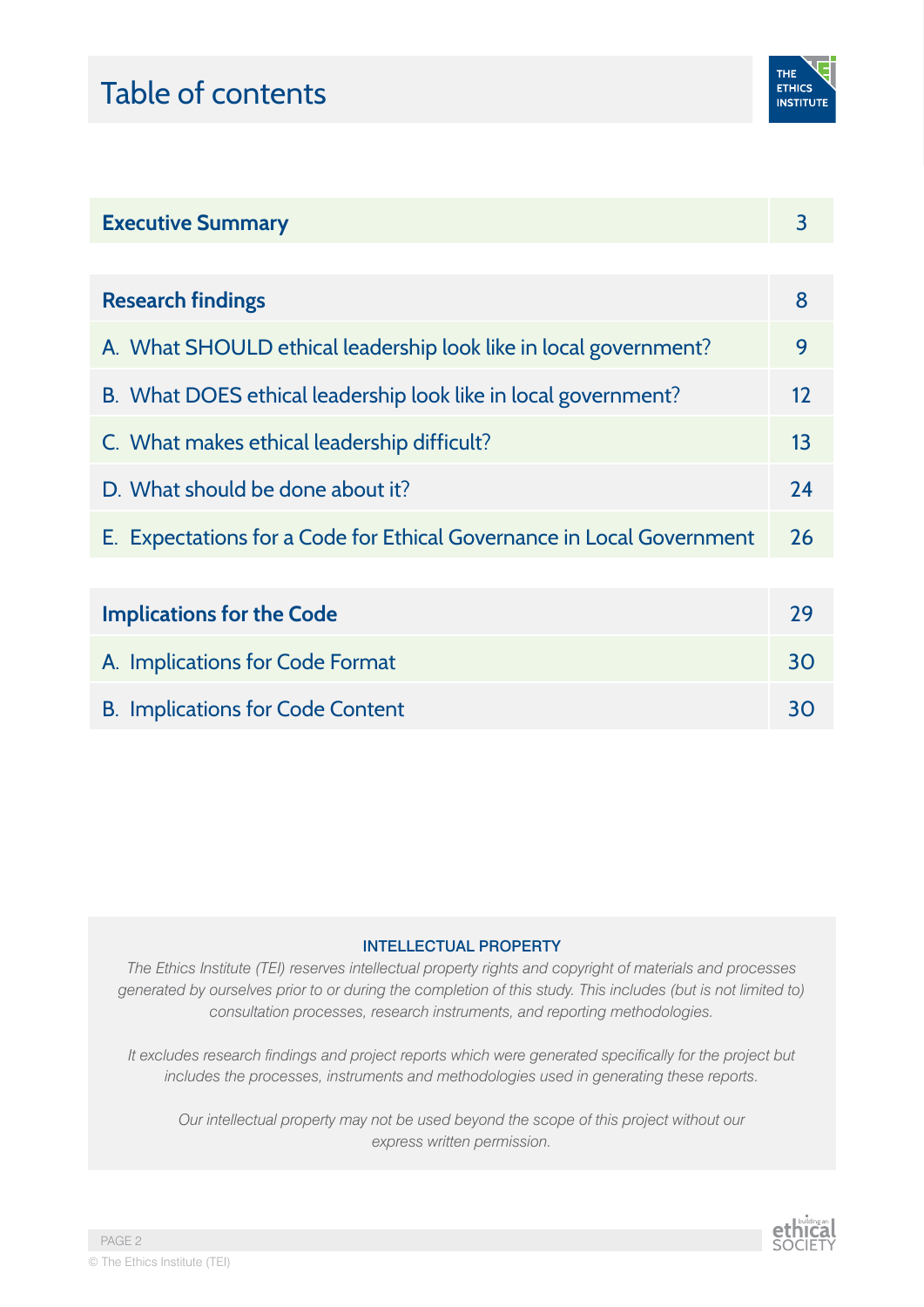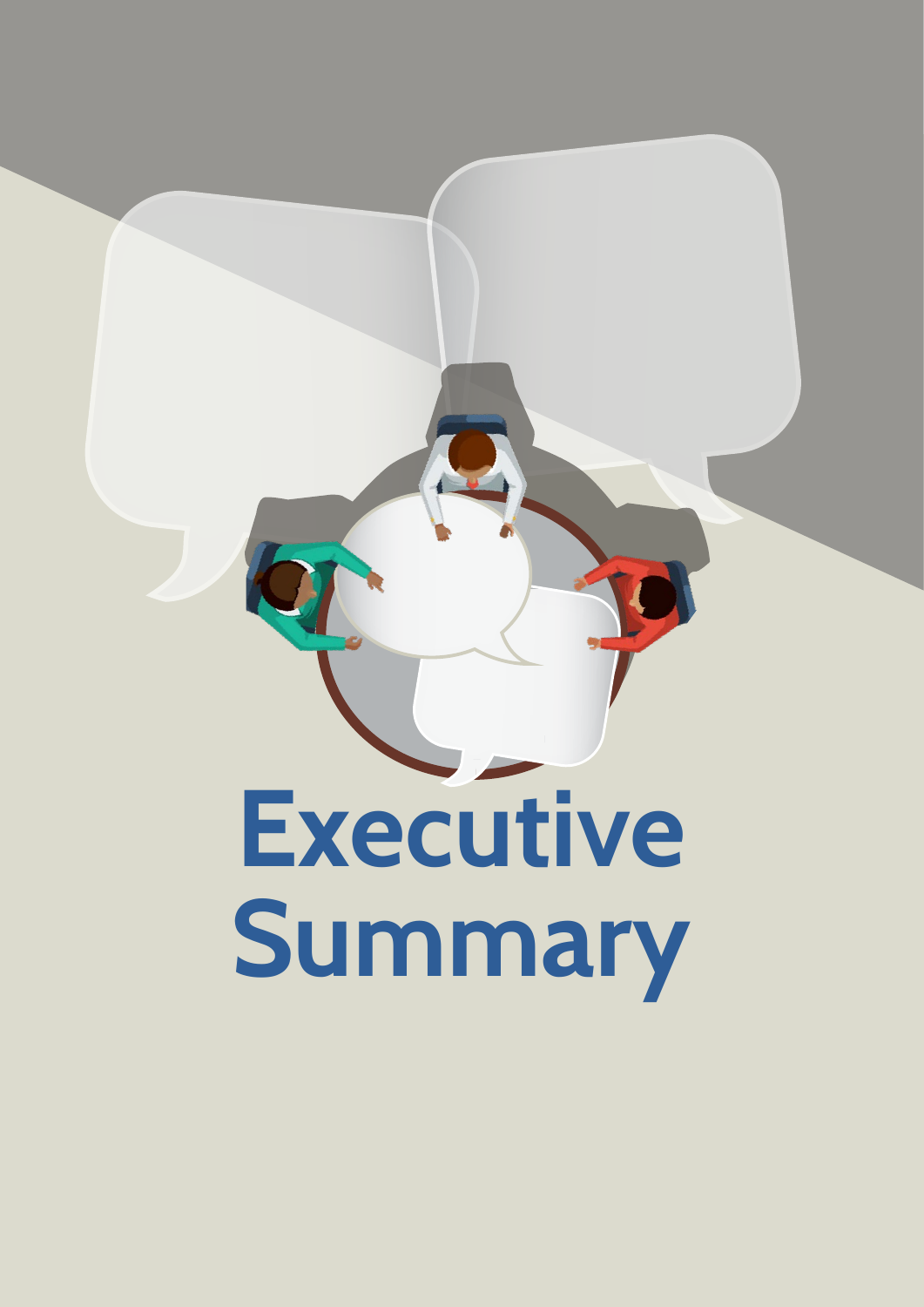

## 1. Introduction

**The Local Government Ethical Leadership Initiative (LGELI)** is an initiative of The Ethics Institute (TEI) in partnership with the Department for Cooperative Governance (DCoG), the South African Local Government Association (SALGA), and the Moral Regeneration Movement (MRM).

In recognition of challenges at the leadership level, the LGELI project aims to facilitate a national dialogue on ethical leadership in local government in order to develop a Code for Ethical Governance in Local Government. To ensure the relevance and legitimacy of the Code a consultative process of research and stakeholder engagement has been embarked on.

This included focus groups and interviews which were facilitated in all nine provinces between March and July 2021 with the assistance of the project partners and provincial champions. These discussions were followed up by a quantitative online survey rolled out between 27 July 2021 and 27 August 2021.

This document contains the consolidated outcomes of these studies. As we continue with the national dialogue on the Code for Ethical Governance in Local Government, the intention is that this research informs and enriches the discussions. It also gives a research-based starting point to enable us to address the most relevant issues. It is furthermore hoped that the results will be useful to guide future research-based policy development in the field, and that it will stimulate the ongoing discussion on ethical leadership in local government.

## 2. Overview of findings

## **What SHOULD ethical leadership look like in local government?**

A strong ethical leadership was envisaged in the White paper for local government, the Constitution, and the Batho Pele Principles.

Our consultation process indicates that leaders should:

- Be guided by strong values and morals
- Serve the community and put people first
- Set an example
- Be accountable and ensure accountability
- Ensure good governance and compliance
- Be competent
- Be committed and passionate
- Be courageous

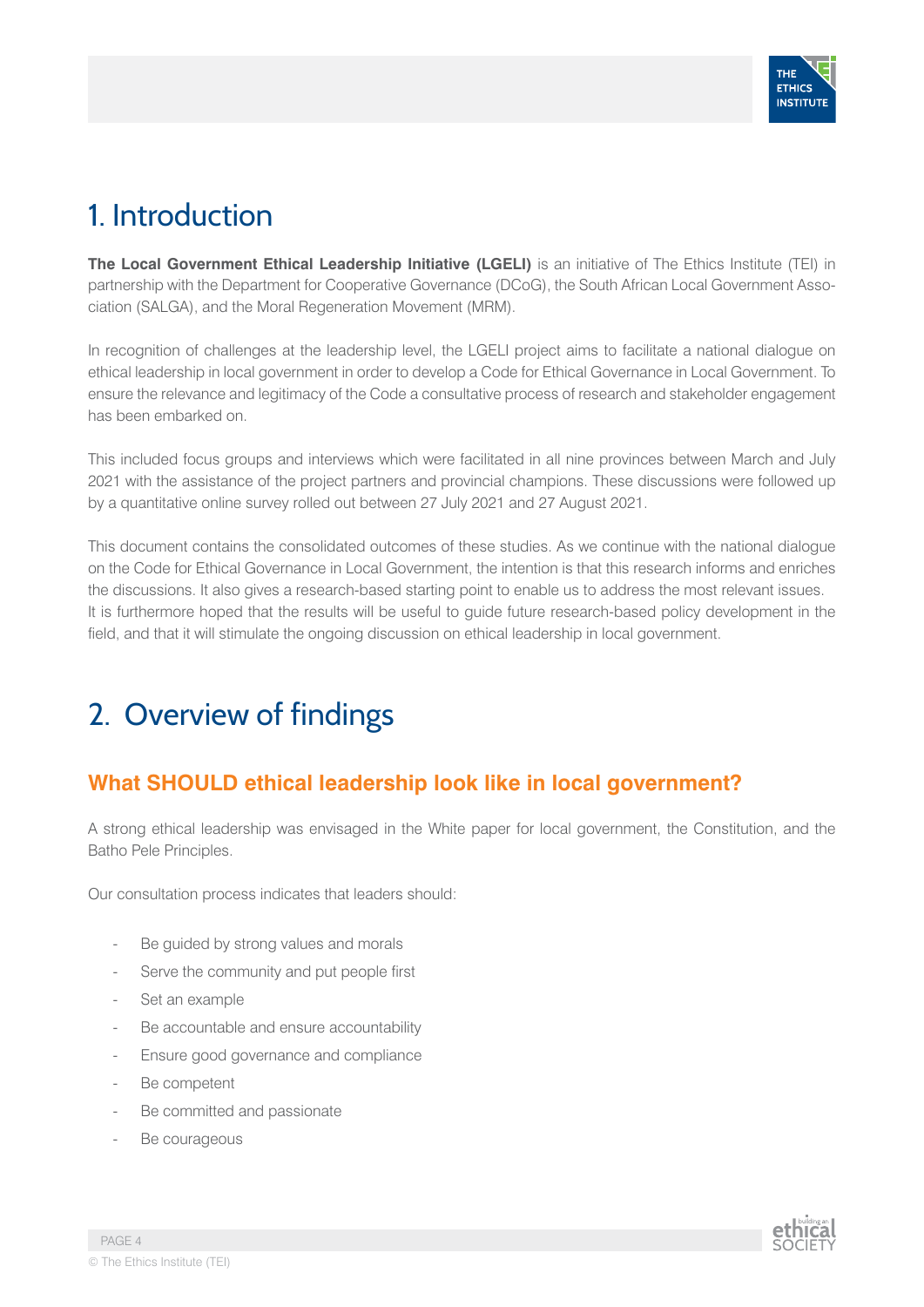## **What DOES ethical leadership look like?**

|                                                  | <b>Councillors</b> | <b>Senior managers</b> |
|--------------------------------------------------|--------------------|------------------------|
| In municipalities with clean audits              | 63% aood           | 72% aood               |
| In municipalities with adverse/disclaimer audits | <b>26% good</b>    | $34%$ good             |

## **What makes ethical leadership difficult?**

#### **1. Politicisation of local government**

- Destructive deployment practices and lack of skills
- Political interference

#### **2. Lack of councillor competence**

#### **3. Lack of / inconsistent consequence management**

- Lack of accountability
- Abuse of accountability processes

#### **4. Community engagement challenges**

- Councillors overcommitting
- Insufficient community engagement
- Pressure from community

#### **5. Capture, corruption and fear**

- SCM corruption
- Fear of safety and job security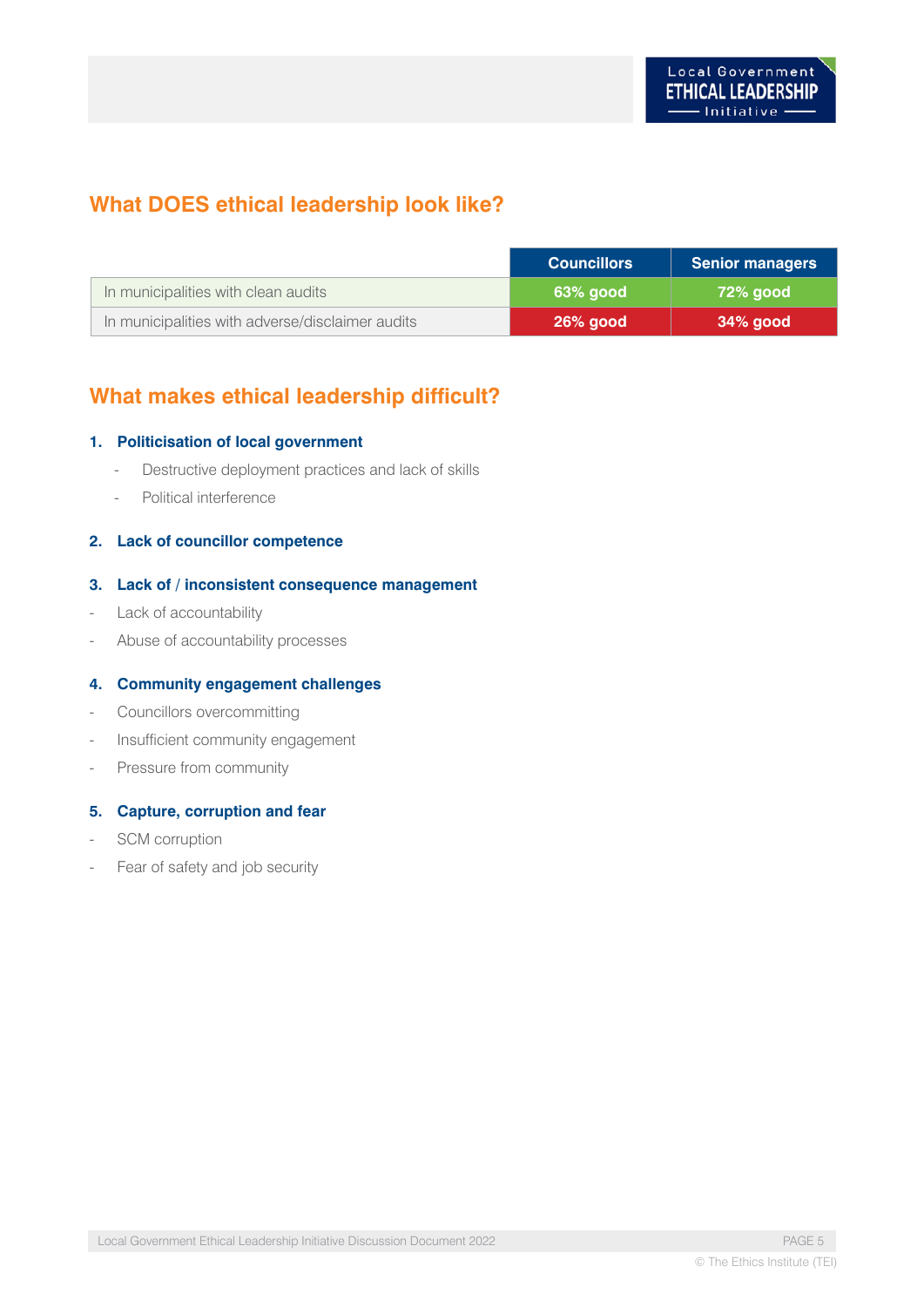

|                | To what extent do you disagree/agree that the following undermines ethical<br>leadership in your municipality? | <b>Agreement</b><br><b>score</b> |
|----------------|----------------------------------------------------------------------------------------------------------------|----------------------------------|
| 1              | Lack of education and skills among councillors                                                                 | 65                               |
| $\mathbf{2}$   | No consequences for councillors when they do wrong                                                             | 61                               |
| 3              | Councillors making unrealistic promises to communities                                                         | 60                               |
| $\overline{4}$ | The danger of taking a stand for "what is right" - you can get hurt / killed                                   | 60                               |
| 5              | Appointment of officials with political connections rather than skills                                         | 60                               |
| $6\,$          | Personal greed                                                                                                 | 59                               |
| 7              | Interference from political party branches in council / the administration                                     | 58                               |
| $\,8\,$        | Councillors being accountable to their parties, not to the community                                           | 58                               |
| 9              | Inappropriate interference from councillors in the administration                                              | 56                               |
| 10             | No consequences for senior managers when they do wrong                                                         | 56                               |
| 11             | Not enough engagement with communities by councillors                                                          | 56                               |
| 12             | Appointment of political party office-bearers in the administration                                            | 54                               |
| 13             | Corruption in supply chain management                                                                          | 53                               |
| 14             | MMs and Section 56 managers' lack of job security due to contract appointments                                 | 53                               |
| 15             | Unlawful instructions from councillors to officials                                                            | 50                               |
| 16             | Lack of education, skills and qualifications among officials                                                   | 50                               |
| 17             | Criminal elements capturing the municipality                                                                   | 49                               |
| 18             | Instability in top management                                                                                  | 48                               |
| 19             | Officials misrepresenting facts to councillors                                                                 | 48                               |
| 20             | Pressure from businesspeople to bypass rules                                                                   | 47                               |
| 21             | Pressure from communities to bypass rules                                                                      | 46                               |
| 22             | Municipal service providers funding political parties                                                          | 45                               |
| 23             | Provincial government abusing s139 interventions for political purposes                                        | 45                               |
| 24             | Unlawful instructions from senior managers to officials                                                        | 45                               |
| 25             | Pressure from my own political party to vote against my conscience (Councillors only)                          | 33                               |

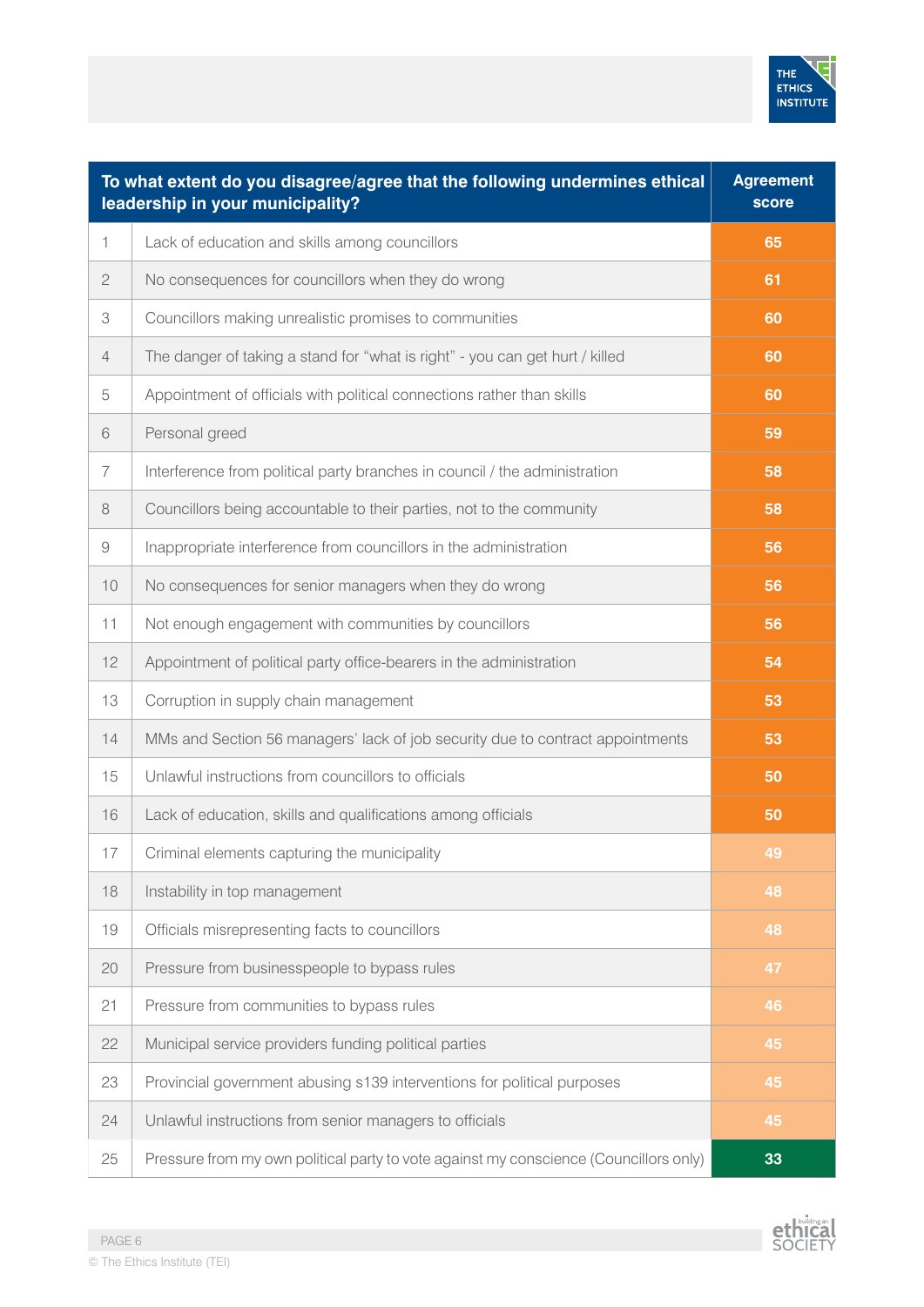### **What should be done about it?**

| To what extent do you agree that the following will improve ethical<br>leadership in your municipality? |                                                                                        | <b>Agreement</b><br>score |
|---------------------------------------------------------------------------------------------------------|----------------------------------------------------------------------------------------|---------------------------|
| 1                                                                                                       | People should be arrested and prosecuted for defrauding the municipality               | 91                        |
| $\mathbf{2}$                                                                                            | Councillors to engage with communities frequently and not just during elections        | 90                        |
| 3                                                                                                       | Strengthening controls in the municipal supply chain management processes              | 86                        |
| 4                                                                                                       | Strengthening disciplinary processes and consequence management for senior<br>managers | 85                        |
| 5                                                                                                       | Strengthening disciplinary processes and consequence management for councillors        | 85                        |
| 6                                                                                                       | Auditor General enforcing its recommendations against municipalities                   | 84                        |
| $\overline{7}$                                                                                          | Minimum education / competency requirements for councillors                            | 82                        |
| 8                                                                                                       | Prohibiting all municipal officials from holding political party positions             | 79                        |
| $\overline{9}$                                                                                          | Appointment of senior officials by an independent body, not by Council                 | 68                        |
| 10                                                                                                      | Communities should vote for individual councillors, not for political parties          | 59                        |

### **Expectations for a Code for Ethical Governance in Local Government**

- **1. Clear, concise and practical guidelines**
- **2. Be based on values and principles**
- **3. Deal with consequences and promote accountability**
- **4. Separation between the political and administrative**
- **5. Must consistently apply to everyone**
- **6. Promote community engagement**
- **7. Raise competence**
- **8. Are municipalities ready for a code?**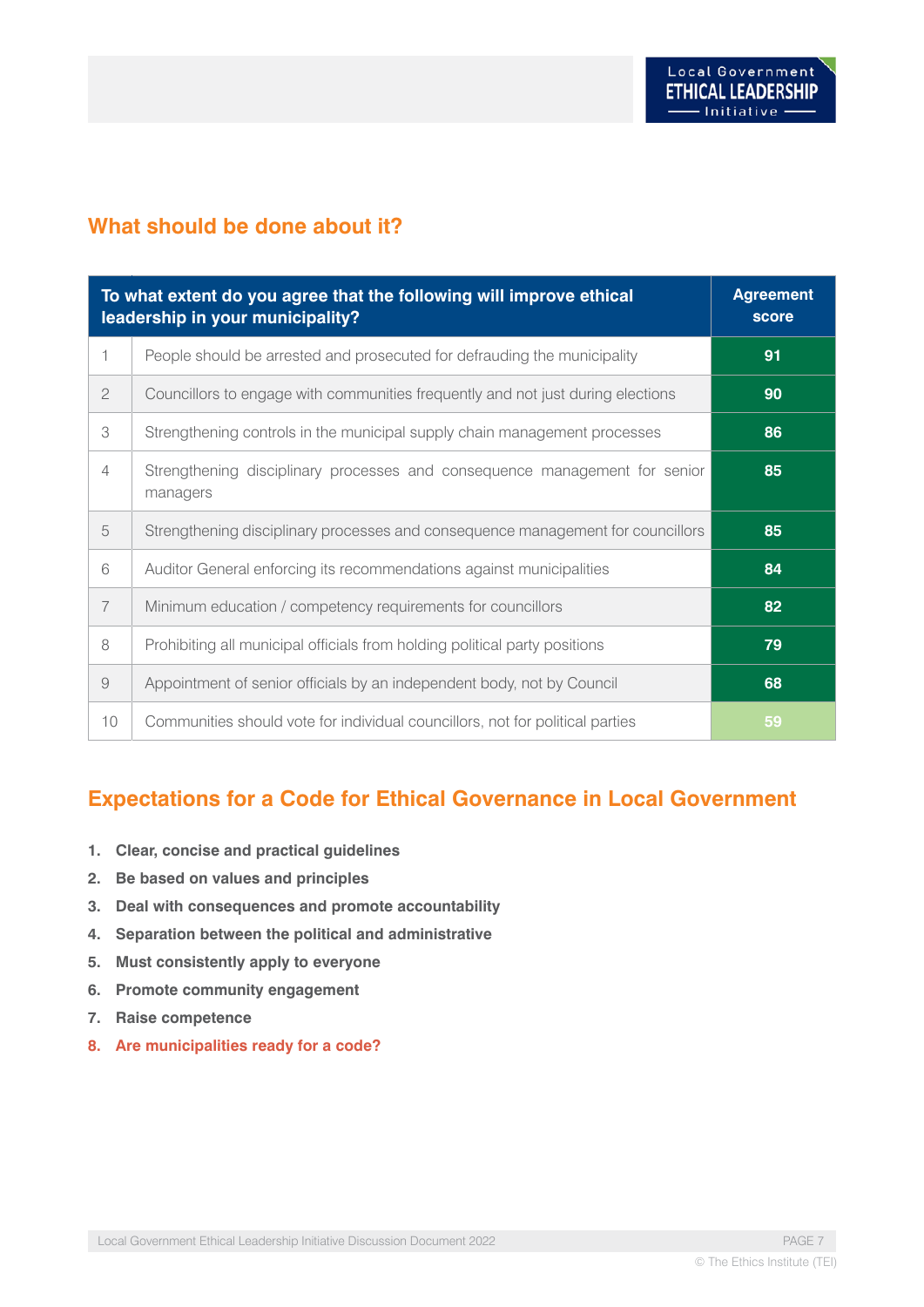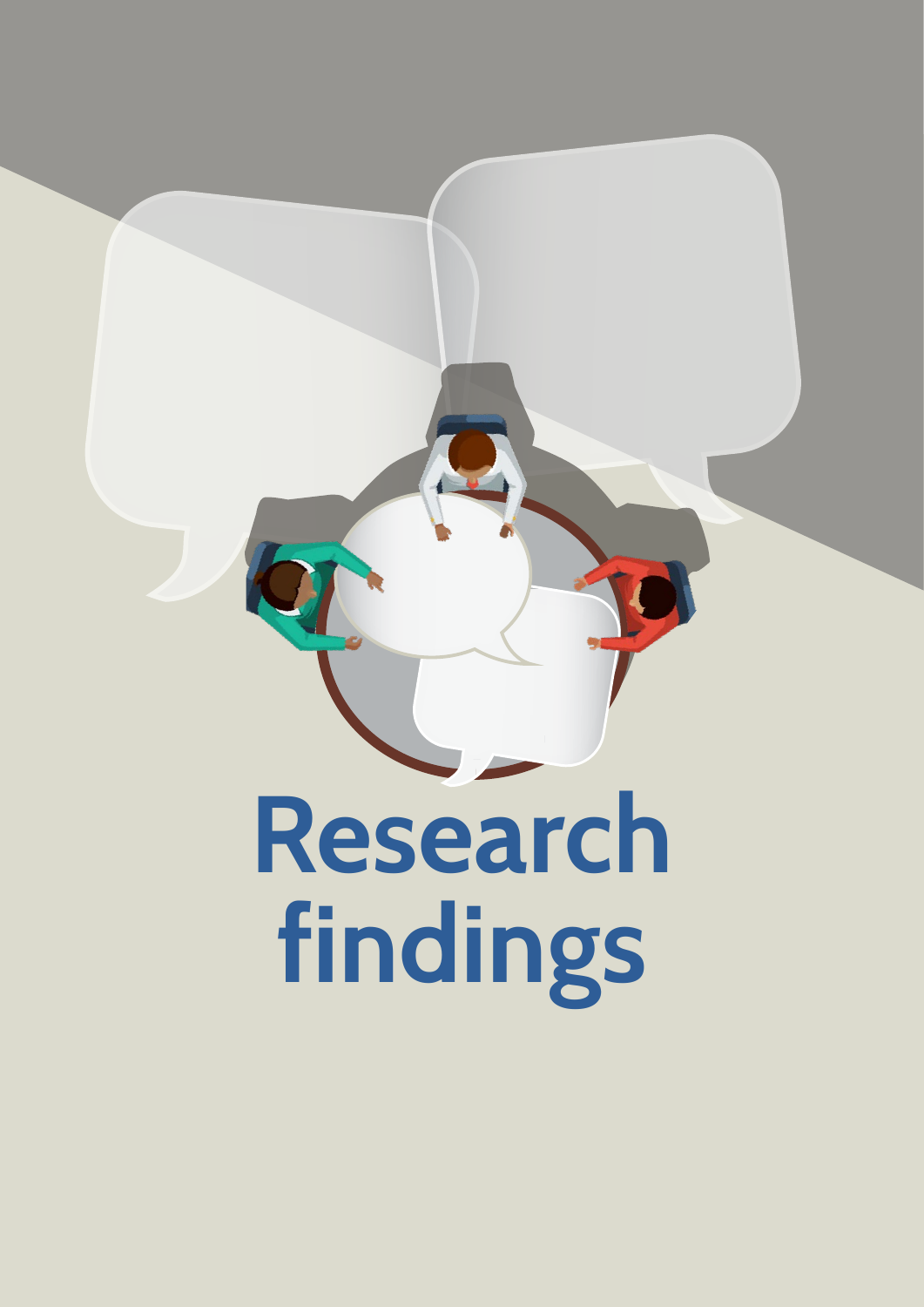## A. What SHOULD ethical leadership look like in local government?

In the pre-democratic South Africa, municipalities were undemocratic in that they were serving the interests of a small proportion of the population. The White Paper for local government, passed by cabinet in 1998, laid the foundation for a new system of local government that would be ''developmental", give priority to the basic needs of communities, and promote social and economic development. It also set out that this type of local government will require a political leadership which:

- Provides *community-wide leadership and vision*
- *• Builds its capacity to make policy judgements*
- Is *accountable and transparent*
- Builds *partnerships* and *coalitions*
- Represents *diversity of interests*
- Demonstrates *value for money*

This was given expression in the Chapter 7 of the South African Constitution, as follows:

#### The **objects of local government** are:

- a. to provide *democratic* and *accountable* government for local communities;
- b. to ensure the *provision* of services to communities in a *sustainable* manner;
- c. to promote *social* and *economic* development;
- d. to promote a *safe and healthy* environment; and
- e. to encourage the *involvement of communities* and community organisations in the matters of local government.

### The Constitution also sets out the following **Basic values and principles governing public administration**, which also applies to local government:

- a. A *high standard of professional ethics* must be promoted and maintained.
- b. *Efficient, economic and effective* use of resources must be promoted.
- c. Public administration must be *development-oriented*.
- d. Services must be provided *impartially, fairly, equitably and without bias*.
- e. People's needs must be responded to, and the public must be *encouraged to participate* in policy-making.
- f. Public administration must be *accountable.*
- g. *Transparency* must be fostered by providing the public with timely, accessible and accurate information.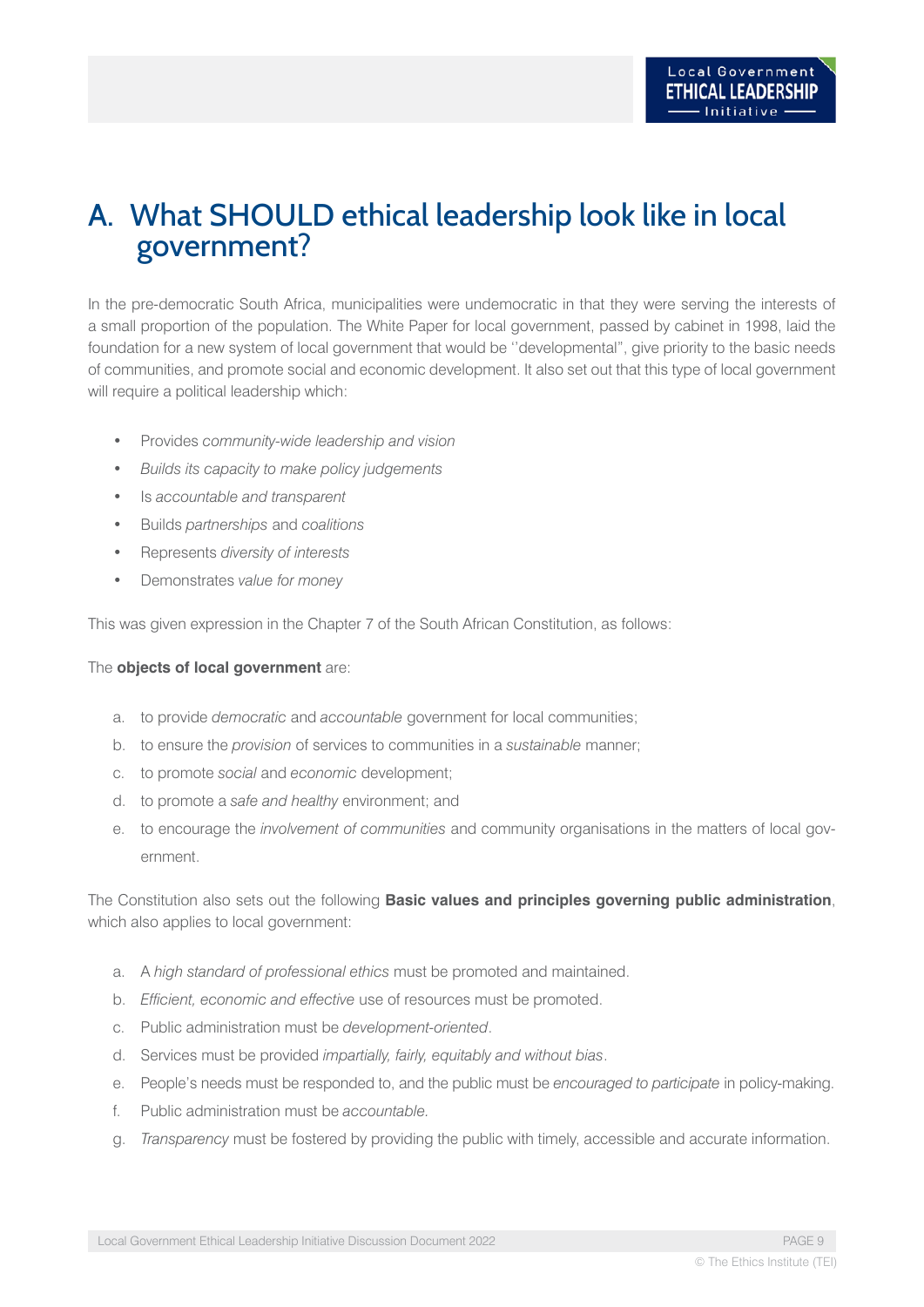

- h. Good *human-resource management* and career-development practices, to maximise human potential, must be cultivated.
- i. Public administration must be broadly representative of the South African people, with employment and personnel management practices based on *ability, objectivity, fairness, and the need to redress the imbalances of the past* to achieve broad representation.

Councillors are required to take an Oath of Office, which is to be administered by the Municipal Manager. This oath states that:

"I (FULL NAMES) swear / solemnly affirm that I will be faithful to the Republic of South Africa and will obey, respect and uphold the Constitution and all other laws of the Republic, and I solemnly promise to perform my functions as Councillor of … Municipality to the best of my ability".

The following top themes emerged from our qualitative research across the country to the question:

## *What should ethical leadership look like in local government?*

The speech bubbles show a selection of comments given by participants that illustrate the theme.

**Being guided by strong values and morals**

Ethics is a system of values: Accountability, responsibility, transparency, fairness, critical elements that would expect to be characteristics of ethical leadership – this sets the tone and culture of organisation.

Ethical leadership is about being always able to act with integrity, ubuntu, respect. And execute tasks with responsibility.

Being ethical does not begin once one is appointed, it begins in one's personal space. It's impossible to be ethical in the workspace and not ethical in the personal space.

Ethical leaders want to serve people, respects legislation, and also make sure that we run a clean admin that will benefit people.

Embodying the ethos of motho ke motho ka batho, ubuntu, (people first)

Someone that really accounts to communities that elect them to the municipality. Updating them. The communities don't begin to march. They deliver within project timeframes.

**Serving the community. "People first."**

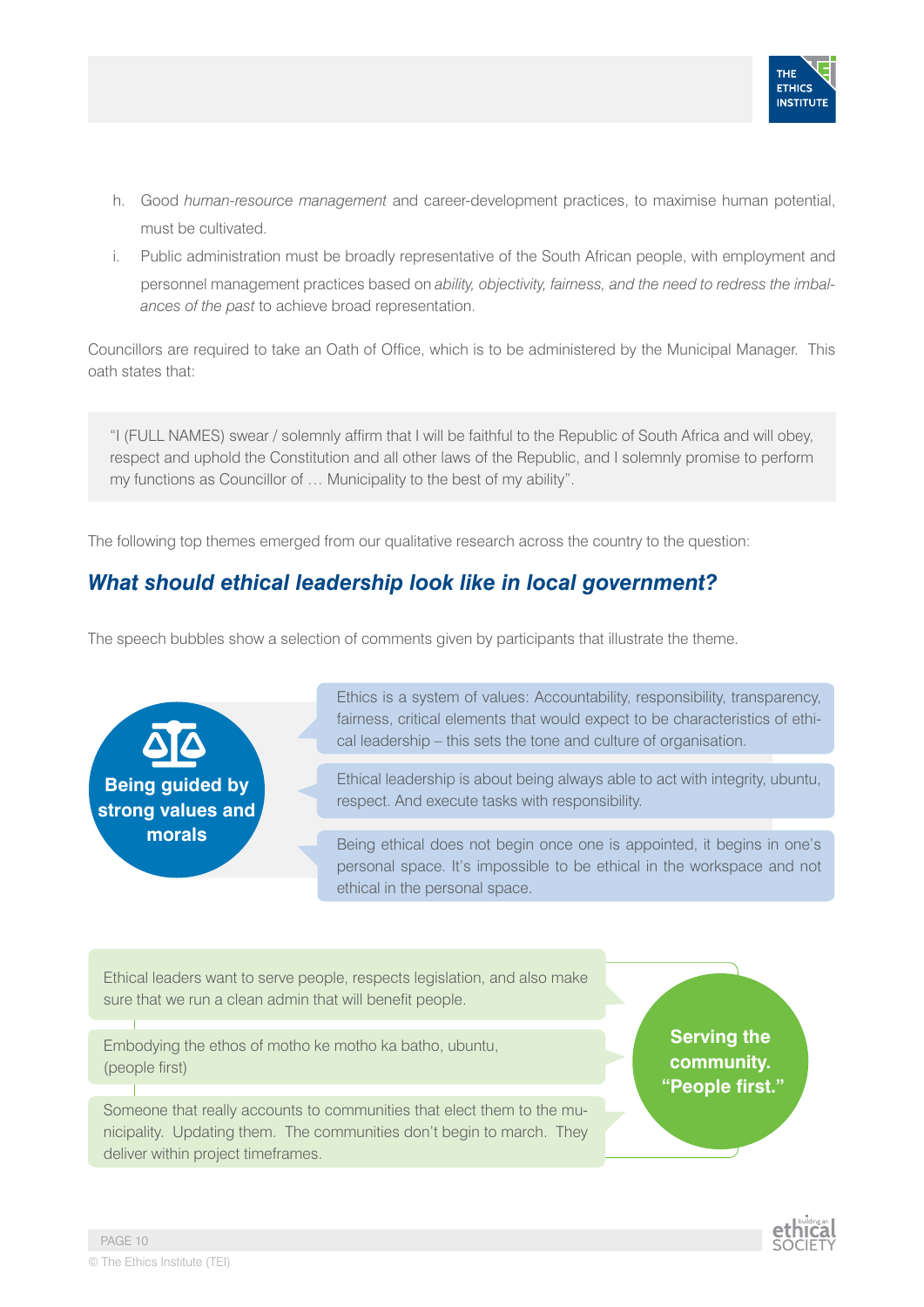**Setting an example**

Somebody that others can look up to. Somebody that can set the tone and example.

Ethical leaders should be principled and have high expectations of their employees in terms of ethics – if you set the tone for ethics yourself, you can expect that high standard.

A councillor to be accountable and serve the community and not his political party - to always make above-board decisions - be responsible, accountable and honest even when mistakes are made.

They implement consequence management impartially, set the example, do not favour people – are fair.

**Being accountable & ensuring accountability**

The system of delegation is important too – a lot is delegated to accounting officer, who in turn must take accountability for what is done. Accountability is a key component of ethical leadership.

**Ensuring good governance and compliance** 

We must work within the confines of the law and respect the importance of compliance.

One can't separate ethical leadership from good governance.

Adheres to principles and laws and understands the primary focus of their appointment is to do what you are assigned for. This is the same for councillors and for officials.

To do the task, you need to be competent and have requisite skills. Easier to resist pressure to be corrupted if you are professional, grounded in expertise and have moral compass.

Senior official – expect professionalism in their work, integrity, technical skills, competent, responsible, knowledge of the environment to advise councillors and others.

Councillors must understand their constituency and their role – must have the necessary knowledge and be on the same page regarding their responsibilities and regulations guiding them.

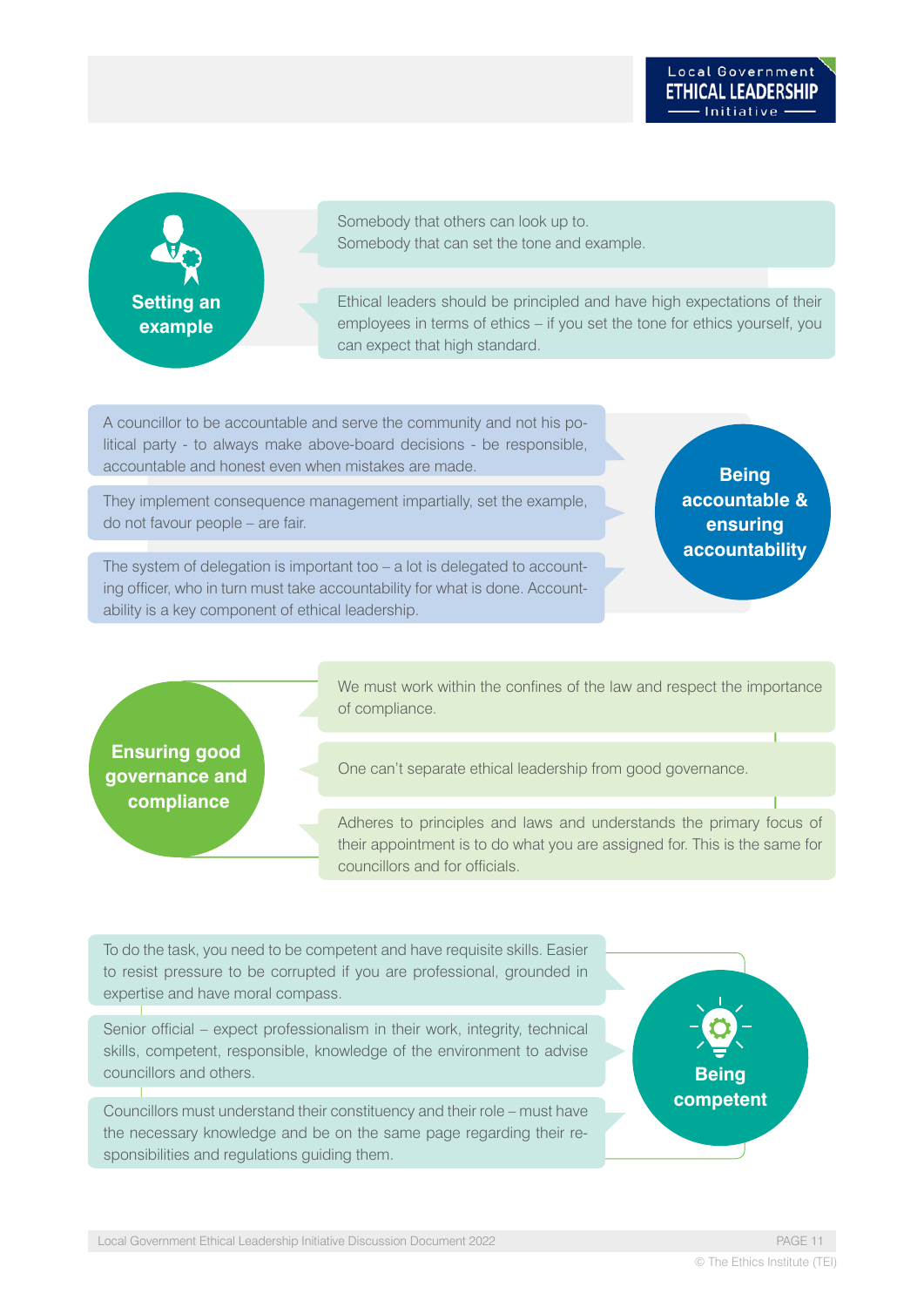

**Being committed and passionate**  Respecting one's craft. Respecting one's job.

Doing the work one is appointed to do.

Act not just in terms of rules and regulations but act in a way that inspires the community to want to participate in the affairs of local government and come up with a solution that will benefit everybody.

**Ethical leadership takes great courage** every day in every action by every individual in a leadership position. It takes a lot of courage to say no to power, to stick to values and principles. It has to be a conscious decision that you make every minute to be ethical, ask yourself is this right/ wrong. It's tough for leaders in this context.



At the level of senior officials, you need firm leadership to advise political leadership on technical issues.

## B. What DOES ethical leadership look like in local government?

The data from our quantitative survey shows that, in municipalities with unqualified audits people generally feel that their leadership is quite ethical. Where there are adverse / disclaimer audits this is not the case. There is a strong correlation between ethical leadership and good performance.

## **Good ethical leadership is shown by…**

|                                                  | <b>Councillors</b> | <b>Senior managers</b> |
|--------------------------------------------------|--------------------|------------------------|
| In municipalities with clean audits              | 63% agree          | 72% agree              |
| In municipalities with adverse/disclaimer audits | 26% agree          | 34% agree              |

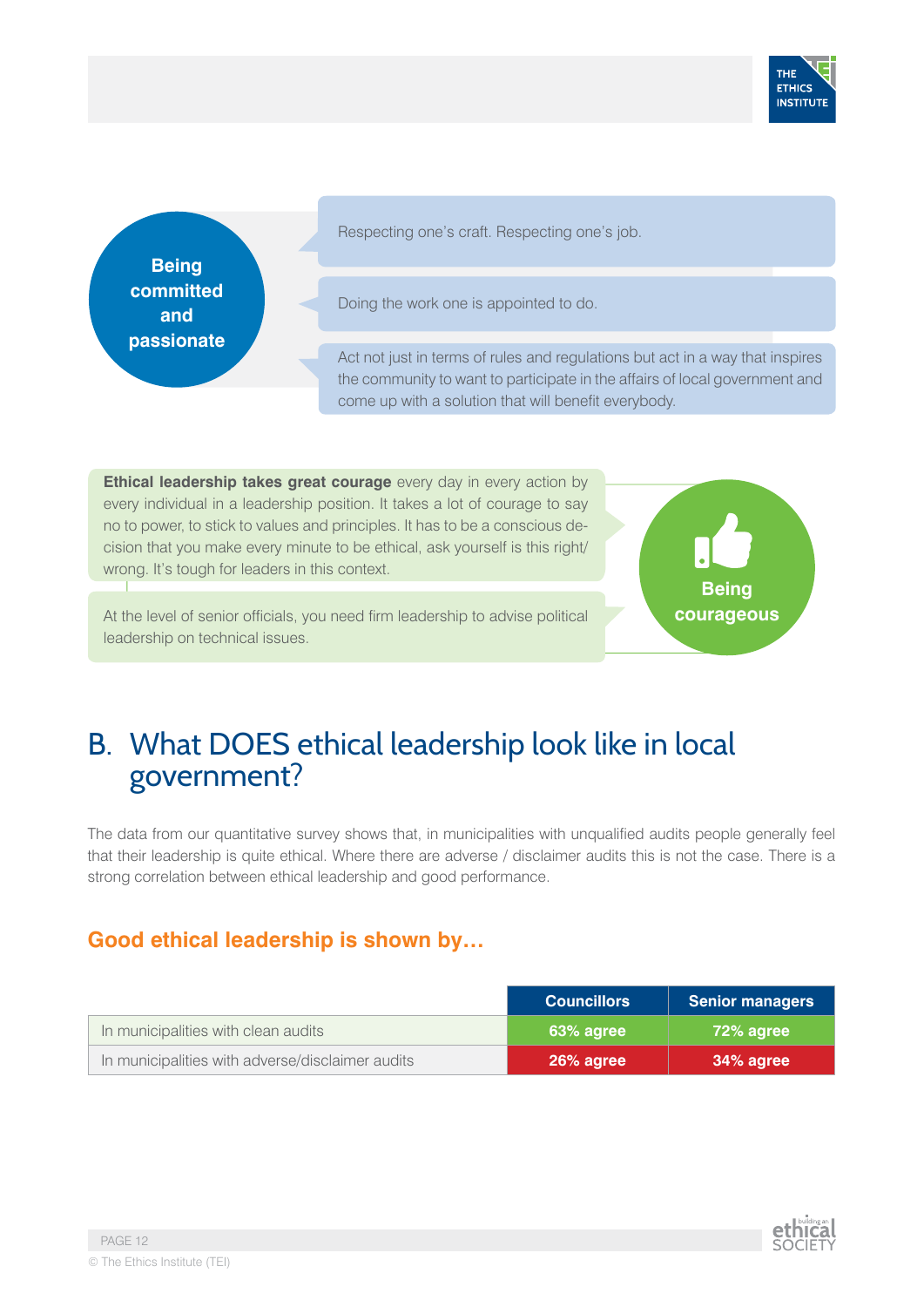## C. What makes ethical leadership difficult?

We now have an understanding of what ethical leadership in local government should look like, but also that ethical leadership is rare – especially in struggling municipalities. This begs the question:

### **"What makes ethical leadership difficult in local government?"**

From our qualitative research the following themes emerged, and were confirmed in the quantitative research:

#### **1. Politicisation of local government**

- Destructive deployment practices and lack of skills
- Political interference
- **2. Lack of councillor competence**

#### **3. Lack of / inconsistent consequence management**

- Lack of accountability
- Abuse of accountability processes

#### **4. Community engagement challenges**

- Councillors overcommitting
- Insufficient community engagement
- Pressure from community

#### **5. Capture, corruption and fear**

SCM corruption | Fear

## **1. POLITICISATION OF LOCAL GOVERNMENT**

A key challenge is the lack of separation between the political and administrative spheres. This happens frequently when politicians appoint (or deploy) people into the administration that have political ties rather than competence for the job. This practice is done from the municipal manager, right down into more junior levels of the administration, but is most damaging at the senior management levels. The consequence of this is a degradation of the culture of professionalism in the municipality. Such deployed officials are beholden to those who have deployed them rather than to the Constitution and the legislation. They also frequently lack the competence required of them to do their job, which further entrenches their vulnerability to their political 'handlers'. This in turn means that other inappropriate appointments are made, and that there is no-one who can enforce discipline. Even those section 56 managers (Exco members) who want to stand up can't do so, because they can relatively easily be suspended or fired by an antagonistic council. (These managers are appointed by council on a 5-year contract – linked to the council term – which causes further instability and lack of continuity in the senior management of municipalities.)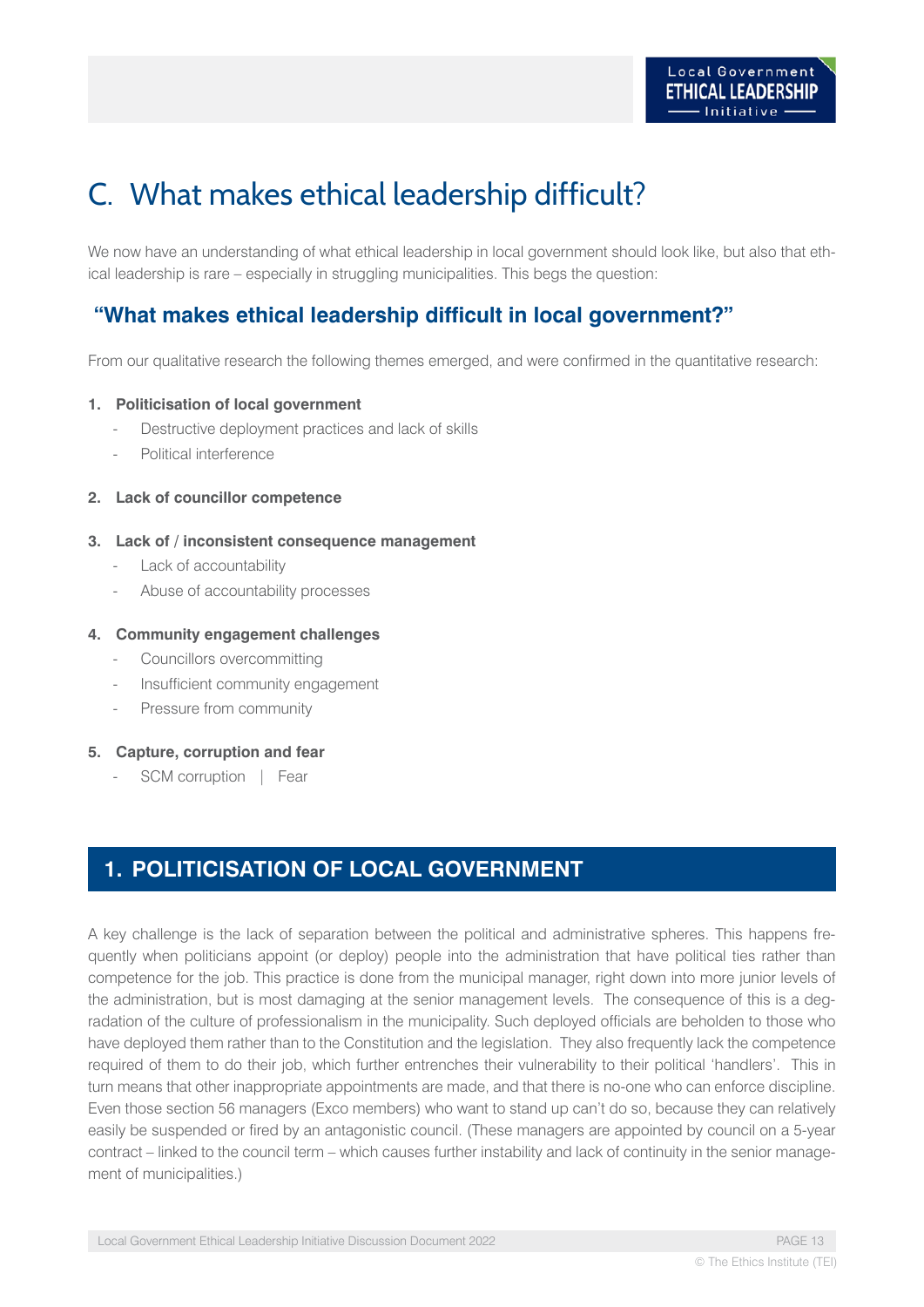

### **Verbatim comments from interviews and focus groups across the country**

They deploy cadres who don't have the skills, professionalism – yet in the administration their positions require them to work, take decisions etc and they're not able to. These cadres are loyal to the factions that appoint them and not to the municipality. They don't understand the municipality, SCM etc.

> When cadre deployment happens willy-nilly, it undermines the qualification and training required for officials – allows for politicians to have their way in municipalities through officials they deploy.

**Destructive deployment practices and lack of skills**

Some parties deploy people who they know will do as they say. Those who are firm and will push back will not be deployed.

There must be a balance between cadre deployment and expertise – To attract a pull of good talent especially in faculties like finance and technical – **currently the messaging to new talent is that "doors are closed"**

So, in the admin you have people who are qualified to do their jobs and those who are there to push for a political agenda. Those who are there for an agenda, they don't adhere to policies etc, they create chaos, and they always have the upper hand in terms of politics, so things happen despite what you say is the policy/process.

Post-94 transformation wave across the board and ruling party providing cadre deployment in the administration of municipalities - acting beyond bounds of their office - no corrective or punitive measures applied coz they are comrades

Cadre deployment is one method that is good for the ruling party to help with the application of its manifesto and policies – However; it must happen at strategic levels and not at manager/clerk/ officials levels - We need competent skilled qualified personnel, and this is where cadre deployment goes wrong - even at strategic levels personnel must be competent, skilled and qualified.

Distinguish between political offices and administrative offices in the municipality. Have different appointment processes for political deployees and technical staff. Get a political appointment policy in the local government – similar to the Ministerial Handbook.

## **Quantitative data**

|                | To what extent do you disagree/agree that the following undermines ethical<br>leadership in your municipality? | <b>Agreement</b><br>score |
|----------------|----------------------------------------------------------------------------------------------------------------|---------------------------|
| $\overline{5}$ | Appointment of officials with political connections rather than skills                                         | 60                        |
| 12             | Appointment of political party office-bearers in the administration                                            | 54                        |

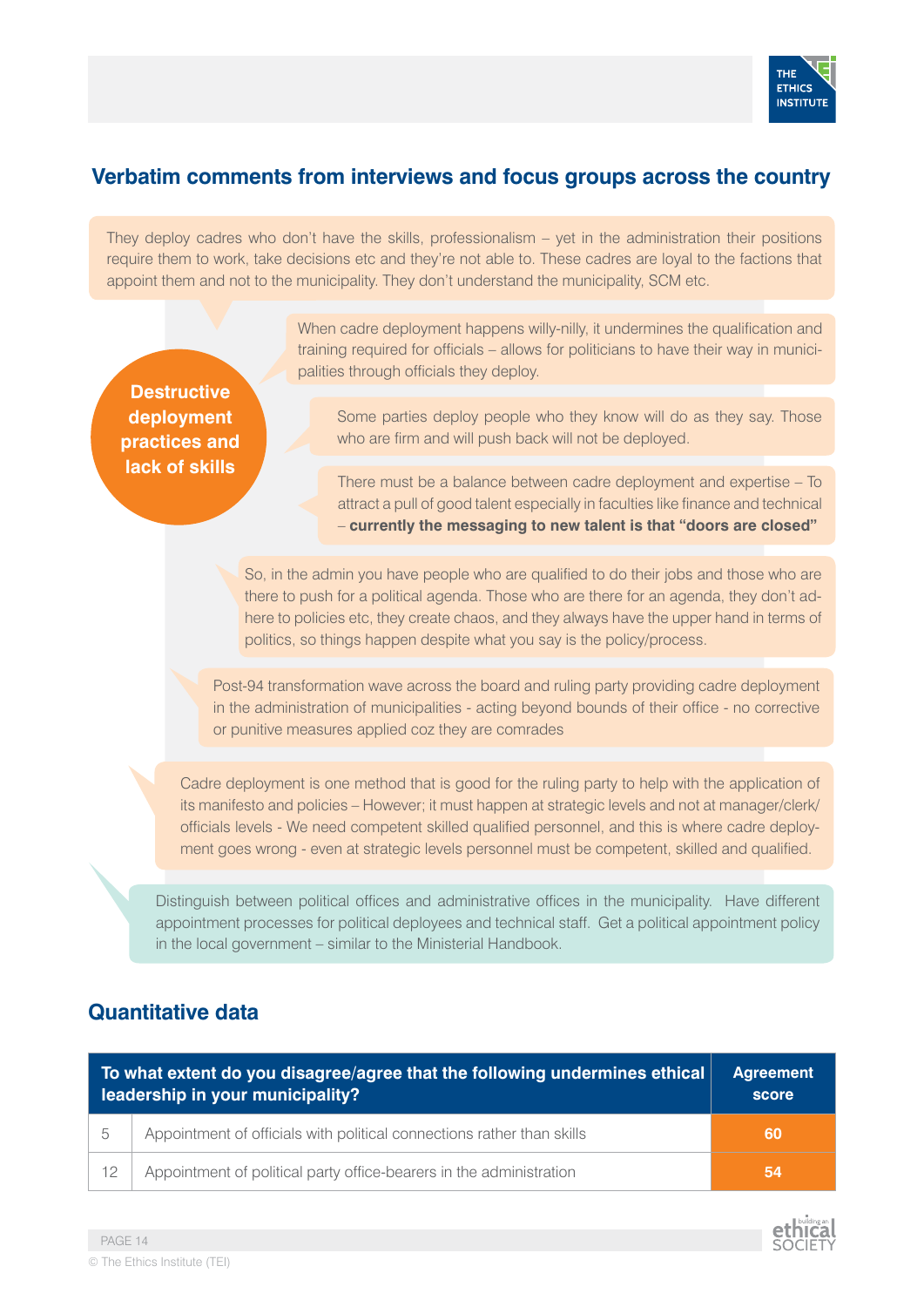### **Verbatim comments from interviews and focus groups across the country**

Pol interference is very key. Over time we have allowed the domination of pol parties to reach a stage where the law, policies are thrown out of the way. **The political domination so huge it undermines everything else.**

Political interference into the work of the officials instead of assisting and guiding them but **instructing them and diverting their energies to the side of corruption** (from CMs to HODs to Managers but prevalent more at Supply Chain level) - CMs not leading with integrity - prerogatives blurred via the political-administrative interface.

Politics destroyed systems that were in-place – The political environment swallows their values, pollutes their beliefs and destabilises/complicates movement - **politics taking over the institution…**

Political parties are not at municipalities, but decisions are made through the people they have deployed in the municipalities. So sometimes the is **pressure is not coming from the council but the political parties.**

Councillors may want to act ethically but they also have to be loyal to those that put them in power

### **Political interference**

Huge issue: **Officials who come in who are politicians** – they are aligned, focus on being politicians not being officials – this undermines their managers/leaders within the administration. Good thing that there is Systems Act amendment to prohibit officials from being involved in politics.

**You get a call, MM we having a rally, make sure that you raise the money for t-shirts!** Now, how do u raise money as MM? They tell u talk to service providers, make it happen! But you know that the moment you do that you compromise yourself.

You get told to do something because it's a political decision. **My response, in LG every political decision is a council resolution, anything outside a council resolution not a political decision.**

**We are accountable to community.** My role is to advise, I unpack legislation, look at principles of law, munic functions, understand finance. If MM is not a strong leader then s56 managers will have problems. **Once you can unpack legislation and show this to leaders, even the stubborn ones tend to step back.** If you stuck, issue of consultation/ask for advice from others like SALGA etc .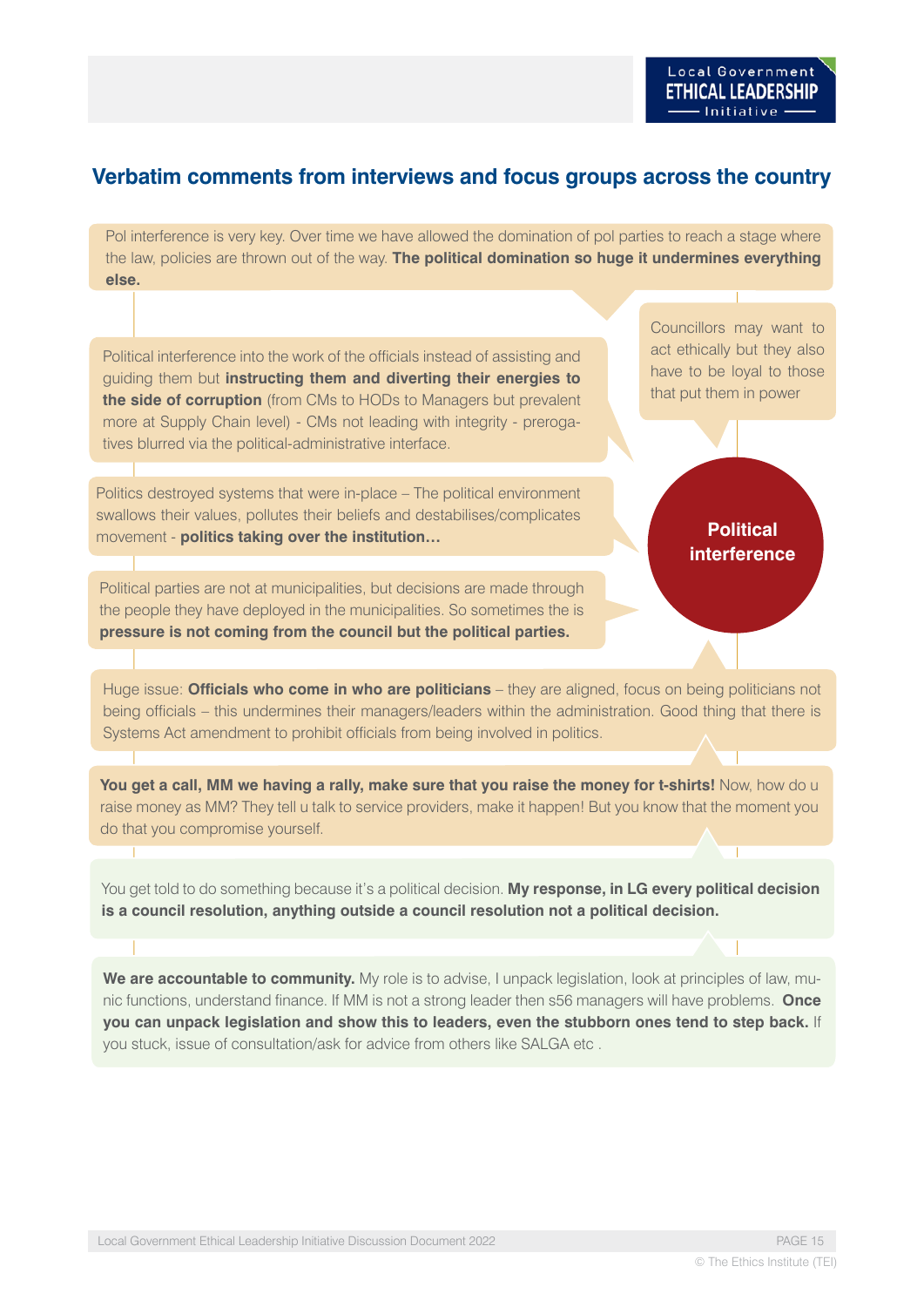



How the system is designed. The divide between political and administrative. If political leadership wants to provide oversight and hold the administration accountable they are seen as interfering. What does accountability mean in this regard?

When Councillors are intervening, they are seen as interfering in the work of Officials

## **Quantitative data**

|    | To what extent do you disagree/agree that the following undermines ethical<br>leadership in your municipality? | <b>Agreement</b><br>score |
|----|----------------------------------------------------------------------------------------------------------------|---------------------------|
|    | Interference from political party branches in council / the administration                                     | 58                        |
| 8  | Councillors being accountable to their parties, not to the community                                           | 58                        |
| 9  | Inappropriate interference from councillors in the administration                                              | 56                        |
| 15 | Unlawful instructions from councillors to officials                                                            | 50                        |

## **2. LACK OF COUNCILLOR COMPETENCE**

From the interviews and focus groups it became clear that it is difficult to lead ethically and provide meaningful oversight and direction for councillors that lack the basic competence and skills to do so. In the quantitative data this came up as the single issue most destructive of ethical leadership. The democratic process does not require set any educational or competence criteria for political leadership, but without some standard it seems that ethical and effective leadership is unlikely.

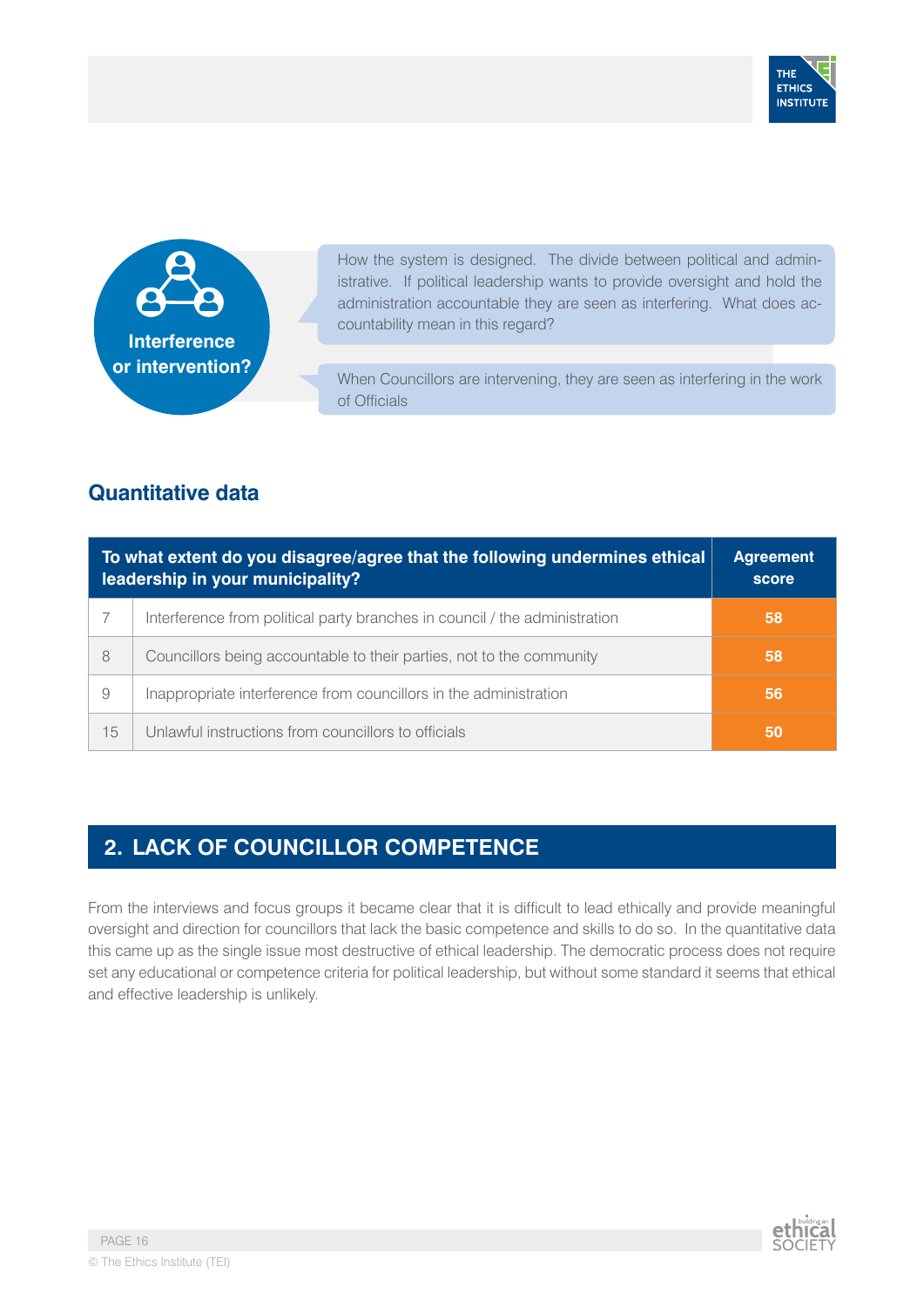**Lack of Councillor competence and skill**

### **Verbatim comments from interviews and focus groups across the country**

The lack of capacity from oversight committee to deal with unethical issues. We were the first municipality to separate powers and have a S79 for each cluster. **We also have MPAC, council etc. We need to have councillors who have capacity to deal with unethical issues otherwise these structures are meaningless.**

Calibre of councillors: self-interested and politically motivated - taking from the role of representing the people - some not even qualified - can't read financial statements.

Officials take advantage that some Councillors are not educated Officials take advantage of Councillors because they know they can't read.

How do we ensure that councillors aren't vulnerable? To be effective councillors must be educated. If they aren't we are setting them up for failure.

How do we ensure that councillors aren't vulnerable? To be effective councillors must be educated. If they aren't we are setting them up for failure.

We all know that not all councillors are educated. But there needs to be some level of education for councillors. Let's have balance between those who fought (stalwarts) 40% (we owe them) but lets also get people who understand etc (60%).

Easy to become a councillor in the past, academics and qualification don't matter. Its only now that pol parties are starting to move. Seen recently that integrating multiple processes to be sure that candidate can stand test of time. They also take candidates to community, pose question to them and determine suitable candidate you (community) likes. They then subject them to further interviews and scrutiny of skills, qualifications etc.

Community can like a person whose not educated. The opportunity would then be to bring in some on PR list who is skilled and can supplement that weakness.

### **Quantitative data**

| To what extent do you disagree/agree that the following undermines ethical |                                                | Agreement          |
|----------------------------------------------------------------------------|------------------------------------------------|--------------------|
| leadership in your municipality?                                           |                                                | score <sup>®</sup> |
|                                                                            | Lack of education and skills among councillors | -65                |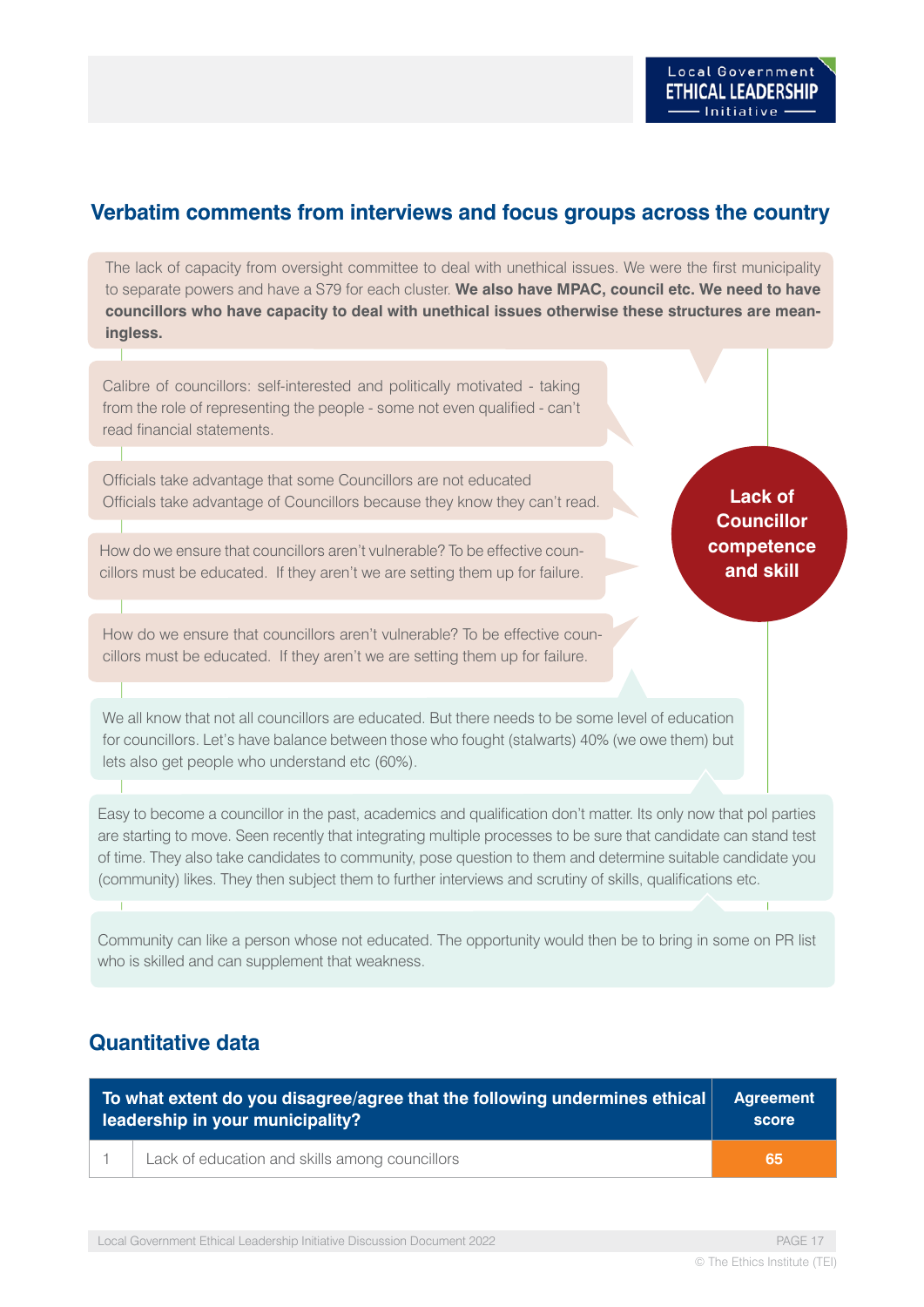

## **3. LACK OF / INCONSISTENT CONSEQUENCE MANAGEMENT**

Drive by Section 56 Managers and Senior Management to avoid being held accountable No clear targets for performance assessment and consequence management for non performance even for Sect 56/7 appointment. Our municipality had search and seizure in 2018 and we had housing forensics two times but no consequences. Those who are supposed to hold others accountable are compromised themselves. **"you can't touch that one he is our delegate"** During VBS we have tried to advise the council that the investment was illegal and officials must held accountable unfortunately we were outnumbered. Investigations of wrong-doing are done but not implemented as in most cases they affect councillors and political parties' leadership. No consequence management. There is no investigation of cases. UIFW (Unauthorised, irregular, fruitless, wasteful) is always growing. Before financial statements come, it should have been picked up. Who is the culprit? We put him on precautionary suspension. This was resolved by council. After that it was reversed even though it wasn't on the agenda. This on an instruction from national. Officials bring wrong reports to the council and when the audit comes they realise it was incorrect and there are no consequences for such. Councillors are sitting in finance committees. They want access to money of the municipality. Forensic reports E.g. at one of our call centres, we had problem **Lack of accountability**

with call centre operators who didn't care, they had the habit of dropping calls, unprofessional, unacceptable etc We managed it, they were able to pick up performance by 85% through clamping down. We showed that we were serious about discipline and attitude of employees.



show councillors involved. The party knows which people they want for elections , those who have followings in the communities. So, they don't discipline them be-

cause they want them to get votes.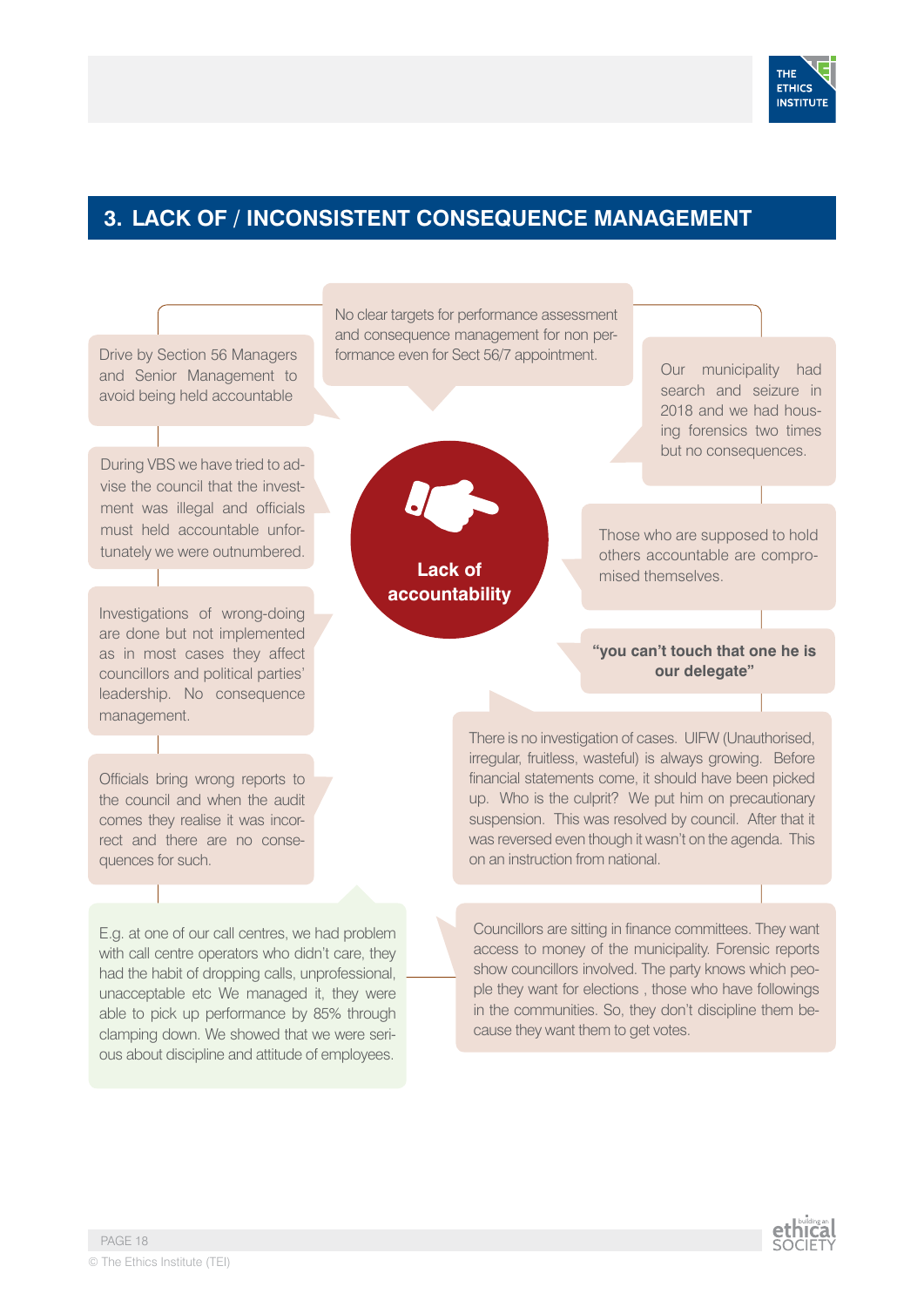When things go wrong, politicians from same party close ranks and officials have to take the fall. I saw this happen in a municipality I was working in. Mayor knew that his removal from the munic was imminent , politicians closed rank. Mayor suspends the MM because he did not submit an annual report on time on the record as the management we took the report to the mayoral com, they said to finalise we will appoint a task team of politicians to look at this and finalise. The MM had to take a fall for not submitting the report. The Mayor was removed anyway.



Job security for senior managers. It is very easy for council or a ruling party to dismiss a senior manager for not towing the line. This may be a result of not awarding tenders to companies linked certain party leaders or challenging unethical behaviour in the awarding of tenders.

Consequence management for junior officials disguised as commitment to apply consequence management yet no consequences (or minimal) for politicians). This undermines the Codes of Conduct in the system Act. It's a selective application.

| To what extent do you disagree/agree that the following undermines ethical<br>leadership in your municipality? |                                                        | <b>Agreement</b><br>score |
|----------------------------------------------------------------------------------------------------------------|--------------------------------------------------------|---------------------------|
|                                                                                                                | No consequences for councillors when they do wrong     | -61                       |
| 10                                                                                                             | No consequences for senior managers when they do wrong | -56                       |

## **4. COMMUNITY ENGAGEMENT CHALLENGES**

The last narrative we wish to highlight is the relationship of the municipality to the community. It seems that many councillors (and therefore municipalities) are not as engaged with the community as they should be. Engagements around the Integrated Development Plan of the municipality is done with a compliance mindset, and there is little to no feedback to, or monitoring from communities. One cause that is mentioned is the fact that communities vote for parties, not for individual councillors. Their loyalty is therefore to their political parties (who decide whether they will be nominated in the next term) and not to their communities.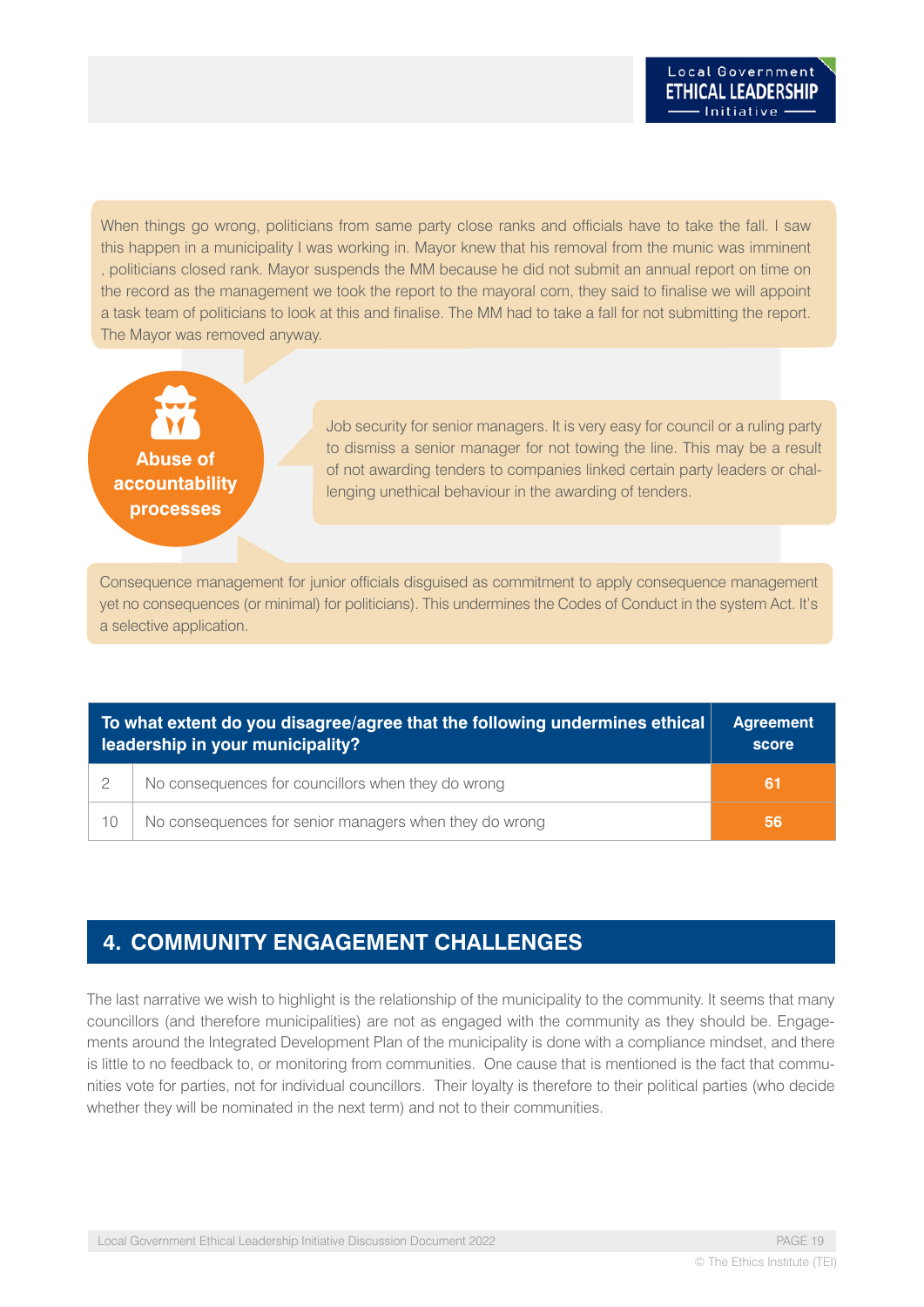

**Politicians have a lot of expectation that are not in line with what is affordable for the municipality.** Communities want free services, we need revenue, politicians make promises to communities that we can't afford and they not prepared to go on ground and campaign for payment for services - they don't support us in this.



**They make promises to communities which we can't implement.** We end up looking like we not being customer orientated, not same vision. This makes our job difficult as officials.

Politicians don't take cognisance of what the municipality is able to deliver (budget, capacity) -they make promises for votes – don't see through to deliver – community loses trust.

With free basic services, I convinced them to do away with it. We give indigents water over and above that we have overconsumption, we write off R700 mil annually – politicians don't always appreciate the impact of their decisions on the administration/functioning/finances of the municipality.

Communities themselves do not support programmes of their municipality, i.e. community participation as demanded in local government systems Act they stay-away and implementation starts they stop progress

Lack of councillors to give feedback to the communities about the IDP processes. They do not often engage them on the matters that relate to them..

**Insufficient community engagement**

Relationship with communities – now election time, you see pics of a councillor pushing a wheel barrow and carrying babies. You don't see that after elections. It impacts on us, to the extent that we are not taken seriously by the communities.

|    | To what extent do you disagree/agree that the following undermines ethical<br>leadership in your municipality? | <b>Agreement</b><br>score |
|----|----------------------------------------------------------------------------------------------------------------|---------------------------|
|    | Councillors making unrealistic promises to communities                                                         | -60                       |
| 11 | Not enough engagement with communities by councillors                                                          | -56                       |

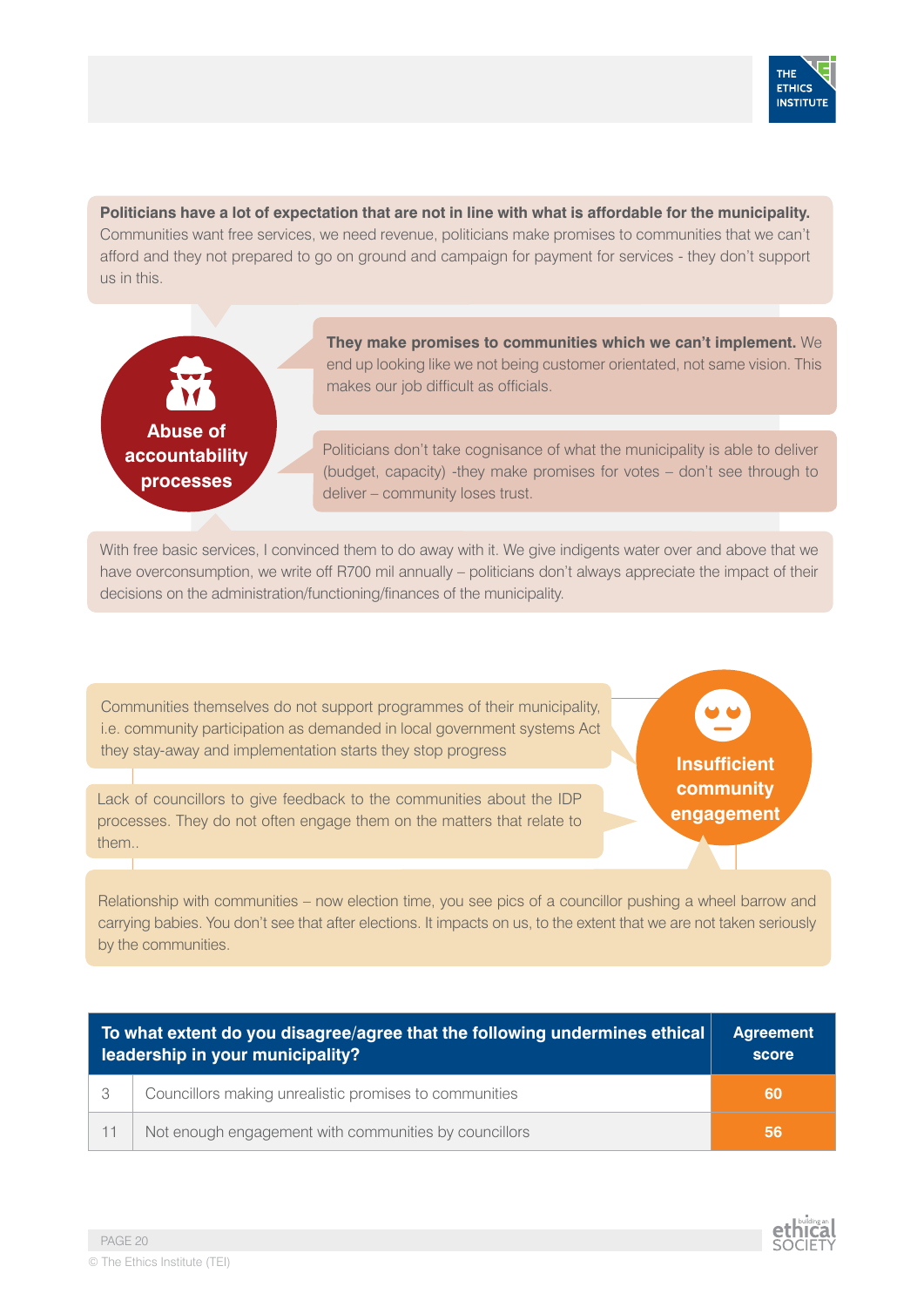

There are expectations once one is leadership. There are nefarious expectations but you find that there are rules a leader have to follow. Change comes as a form of societal pressure. When there are projects in a particular community, community members begin to think they are entitled. Hence underqualified people demand jobs It's the pressures that come from the public. **Society doesn't care what rules you break to serve their needs.**

## **5. CORRUPTION, GREED, AND FEAR**

### **5.1. A tale of two cities**

When we asked people…

### **"To what extent do you agree that the following undermines ethical leadership in your municipality?"**

…there was a distinct difference in responses received from people in municipalities that received clean audits and those in municipalities that received adverse / disclaimer audits. The following table therefore gives us an indication of what issues most set well-performing municipalities apart from those that are performing poorly.

|                | "To what extent do you agree that the following un-<br>dermines ethical leadership in your municipality?" | Adverse /<br>disclaimer<br>audit | <b>Difference</b> | Unqualified /<br>clean audit |
|----------------|-----------------------------------------------------------------------------------------------------------|----------------------------------|-------------------|------------------------------|
|                | Criminal elements capturing the municipality                                                              | 71                               | $-32$             | 39                           |
| $\overline{2}$ | Corruption in supply chain management                                                                     | 75                               | $-31$             | 43                           |
| 3              | Provincial government abusing s139 interventions for<br>political purposes                                | 66                               | $-29$             | 37                           |
| 4              | Personal greed                                                                                            | 79                               | $-28$             | 51                           |
| 5              | Instability in top management                                                                             | 69                               | $-28$             | 41                           |
| 6              | No consequences for councillors when they do wrong                                                        | 80                               | $-28$             | 53                           |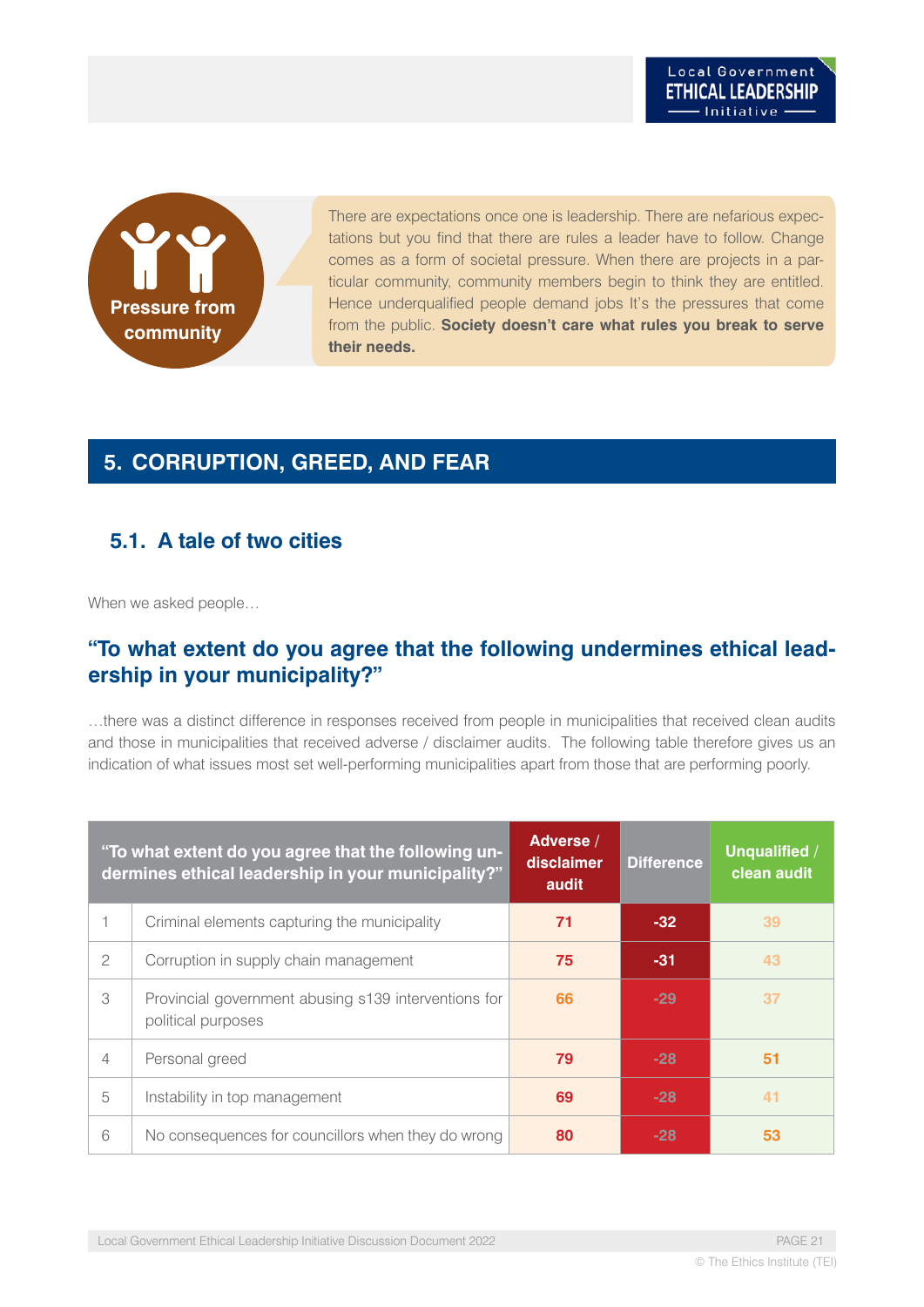

| $\overline{7}$ | No consequences for senior managers when they do<br>wrong                                | 71 | $-25$ | 47 |
|----------------|------------------------------------------------------------------------------------------|----|-------|----|
| 8              | The danger of taking a stand for "what is right" - you<br>can get hurt / killed          | 78 | $-25$ | 53 |
| $\overline{9}$ | Lack of education, skills and qualifications among of-<br>ficials                        | 65 | $-23$ | 42 |
| 10             | Officials misrepresenting facts to councillors                                           | 64 | $-22$ | 41 |
| 11             | Unlawful instructions from councillors to officials                                      | 65 | $-22$ | 43 |
| 12             | Appointment of officials with political connections<br>rather than skills                | 73 | $-21$ | 53 |
| 13             | Inappropriate interference from councillors in the ad-<br>ministration                   | 70 | $-21$ | 50 |
| 14             | Appointment of political party office-bearers in the ad-<br>ministration                 | 66 | $-19$ | 47 |
| 15             | Municipal service providers funding political parties                                    | 57 | $-19$ | 39 |
| 16             | Unlawful instructions from senior managers to officials                                  | 57 | $-18$ | 40 |
| 17             | Pressure from my own political party to vote against<br>my conscience (Councillors only) | 45 | $-18$ | 27 |
| 18             | Not enough engagement with communities by coun-<br>cillors                               | 66 | $-16$ | 50 |
| 19             | Interference from political party branches in council /<br>the administration            | 68 | $-16$ | 52 |
| 20             | Pressure from businesspeople to bypass rules                                             | 57 | $-15$ | 42 |
| 21             | Lack of education and skills among councillors                                           | 75 | $-15$ | 60 |
| 22             | MMs and Section 56 managers' lack of job security<br>due to contract appointments        | 60 | $-11$ | 49 |
| 23             | Pressure from communities to bypass rules                                                | 52 | $-11$ | 41 |
| 24             | Councillors being accountable to their parties, not to<br>the community                  | 61 | -6    | 55 |
| 25             | Councillors making unrealistic promises to communities                                   | 62 | $-5$  | 57 |

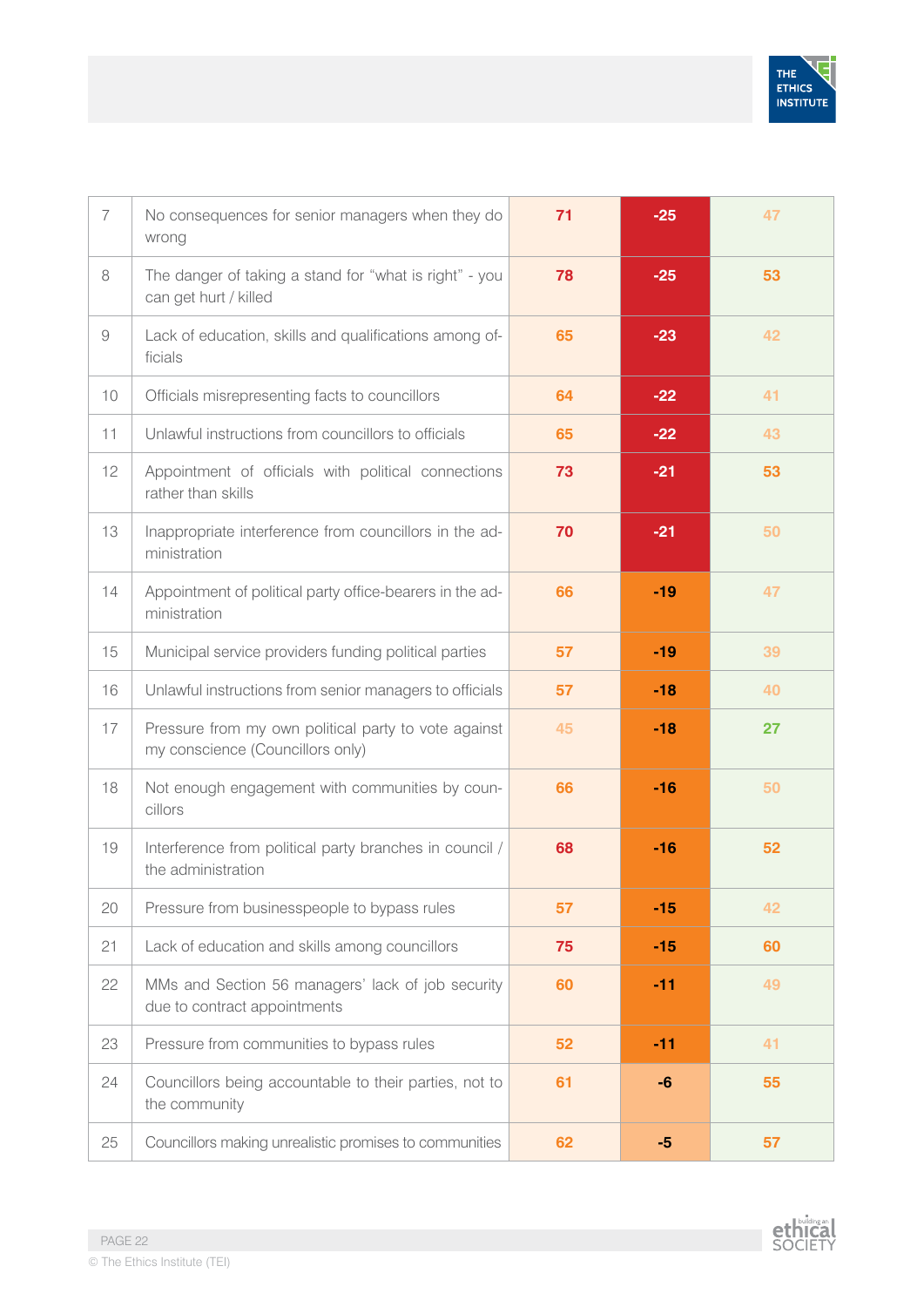- Municipalities with adverse audit findings show significantly higher agreement that ethical leadership is undermined in their municipalities in all factors listed.
- The top 5 differentiating factors show that municipalities with disclaimer audits are more likely to be prone to corruption. Three of the top issues relate to criminality, corruption and greed, and the language of 'capture' seems to be justified in determining the status quo in these municipalities.
- In looking for causal factors in terms of governance, the most differentiated issues relate to instability in top management and lack of consequences for misconduct. One gets a sense that governance has almost totally collapsed in these municipalities, and respondents express a much higher sense of fear for taking a stand for what is right.

Political pressure to give tenders to specific people. SCM is the biggest reason why municipalities are going down the drain. **(Agreement from room)**



I was seconded to a municipality, when I got there I was not appointed by council, I had latitude to do certain things but there was a point where Mayor wrote to MEC that not happy with my services etc. My sin was I closed the taps in terms of officials being used to loot the municipality. There were standing adjudication and bid evaluation committees/officials that they know they must sit in every bid allocation. These officials would have their own notes before about which tender goes to whom. I said ito policies from NT, bid evaluation must be constituted by x people etc – people who were in these meetings did not qualify to be there yet they were and they were making big decisions.

**Unlawful instructions from politicians is a daily challenge** – they do it to junior officials though because they know that the seniors understand the budget allocated etc and insist on following the SCM process – so they overstep and put pressure on juniors to influence tender outcomes (sometimes relying on the junior municipal officials who they know are aligned to them in their party).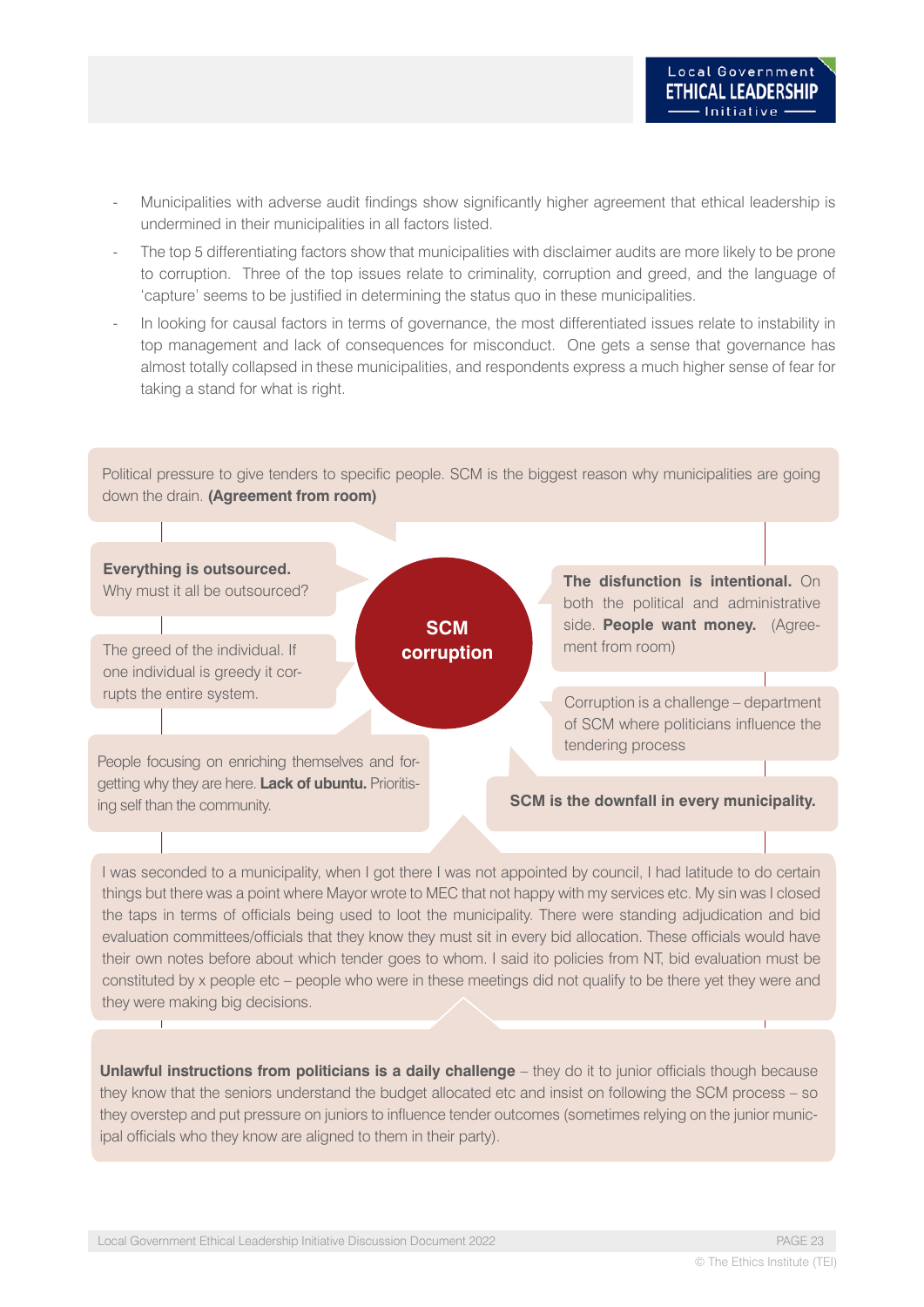

A MM who puts his foot down on unsolicited bid – t**hat's the end of his career.** These are the decisions, MMs needs to make. Balance personal circumstances, need for income/job + pressures of LG and the job – when you make these decisions around the kind of MM/leader you will be. Eventually, you just settle/give up/do what needs to be done. All the expertise leaves LG.



**Job security for senior managers.** It is very easy for council or a ruling party to dismiss a senior manager for not towing the line.

People are scared, if they speak, will loose employment. Need to look at protection and how make sure that they can survive after they expose unethical leadership.

MMC GCSS intimidates HR staff members to appoint officials who support her.

He gave money to Mayor to secure the project, otherwise Mayor will have to pay back. Mayor's view was that I was getting in the way. At some point I had to be very careful not using same route, my safety was a concern, not ordering room service etc.

Councillors victimise officials. They know who to target. Its either people they have brought in or its people they know have made errors and they use that against them. People get scared – people need jobs so they balance how do I assist and keep my job.

## D. What should be done about it?

*In the focus groups and interviews a number of suggestions were made about what should be done to address the issues identified in Section C of this document.* 

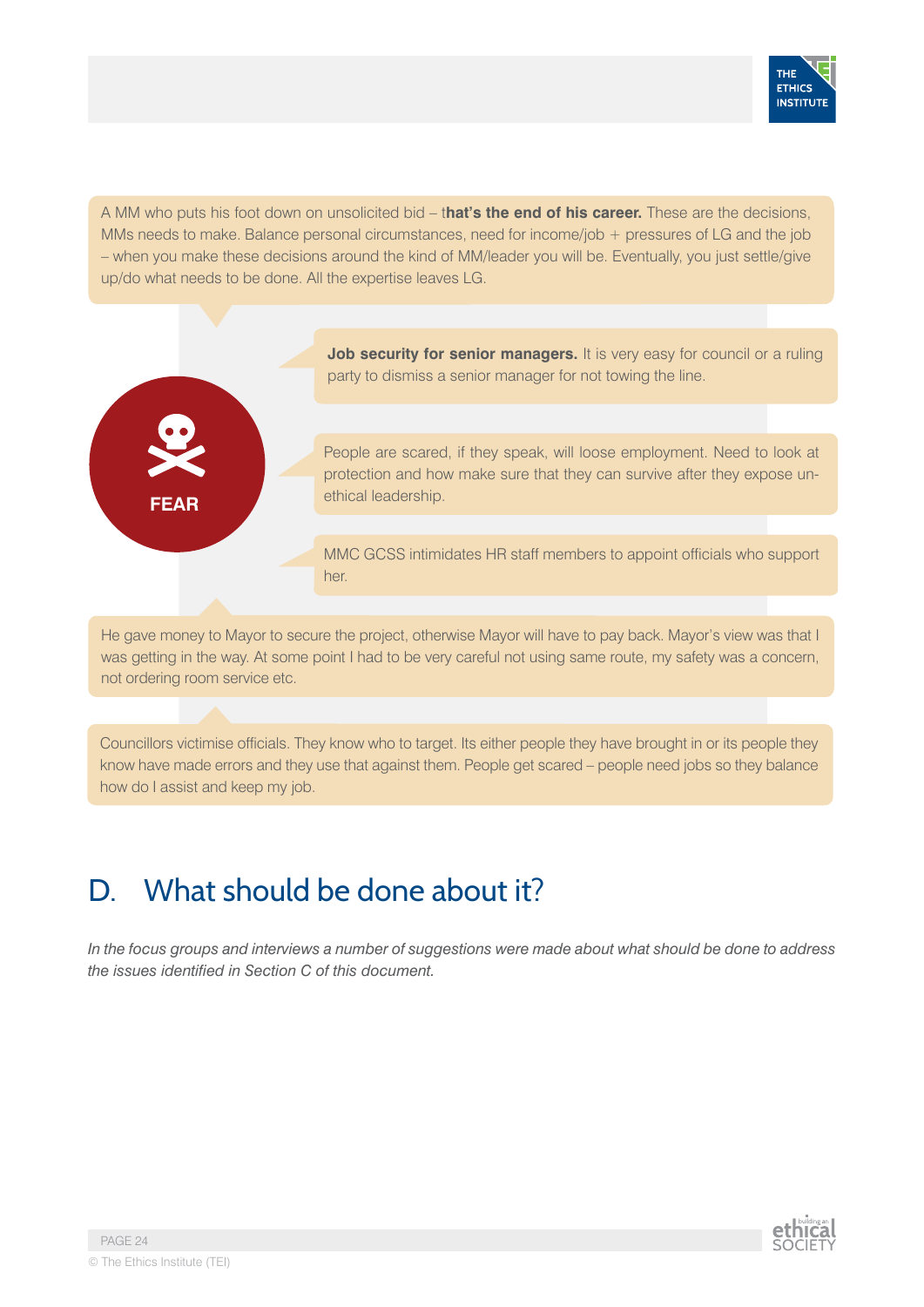*In the quantitative survey respondents were asked:* 

### **"To what extent do you disagree/agree that the following will improve ethical leadership in your municipality?"**

The scores given show an agreement score based on responses to a six-point scale from strongly disagree (1) to strongly agree (6). A low score shows greater disagreement, and a higher score shows greater agreement. The following colour scale is used:

| Strong agreement that the item will improve ethical leadership      | $67 - 100$ |
|---------------------------------------------------------------------|------------|
| Moderate agreement that the item will improve ethical leadership    | $50 - 66$  |
| Moderate disagreement that the item will improve ethical leadership | $33 - 49$  |
| Strong disagreement that the item will improve ethical leadership   | $0 - 32$   |

| To what extent do you agree that the following will improve ethical<br>leadership in your municipality? |                                                                                        | <b>Agreement</b><br>score |
|---------------------------------------------------------------------------------------------------------|----------------------------------------------------------------------------------------|---------------------------|
|                                                                                                         | People should be arrested and prosecuted for defrauding the municipality               | 91                        |
| $\mathbf{2}$                                                                                            | Councillors to engage with communities frequently and not just during elections        | 90                        |
| 3                                                                                                       | Strengthening controls in the municipal supply chain management processes              | 86                        |
| $\overline{4}$                                                                                          | Strengthening disciplinary processes and consequence management for senior<br>managers | 85                        |
| 5                                                                                                       | Strengthening disciplinary processes and consequence management for councillors        | 85                        |
| 6                                                                                                       | Auditor General enforcing its recommendations against municipalities                   | 84                        |
| $\overline{7}$                                                                                          | Minimum education / competency requirements for councillors                            | 82                        |
| 8                                                                                                       | Prohibiting all municipal officials from holding political party positions             | 79                        |
| 9                                                                                                       | Appointment of senior officials by an independent body, not by Council                 | 68                        |
| 10 <sup>°</sup>                                                                                         | Communities should vote for individual councillors, not for political parties          | 59                        |

There is strong agreement that all of the interventions mentioned would improve ethical culture, except for 'communities voting for individual councillors, not political parties', which has moderate agreement.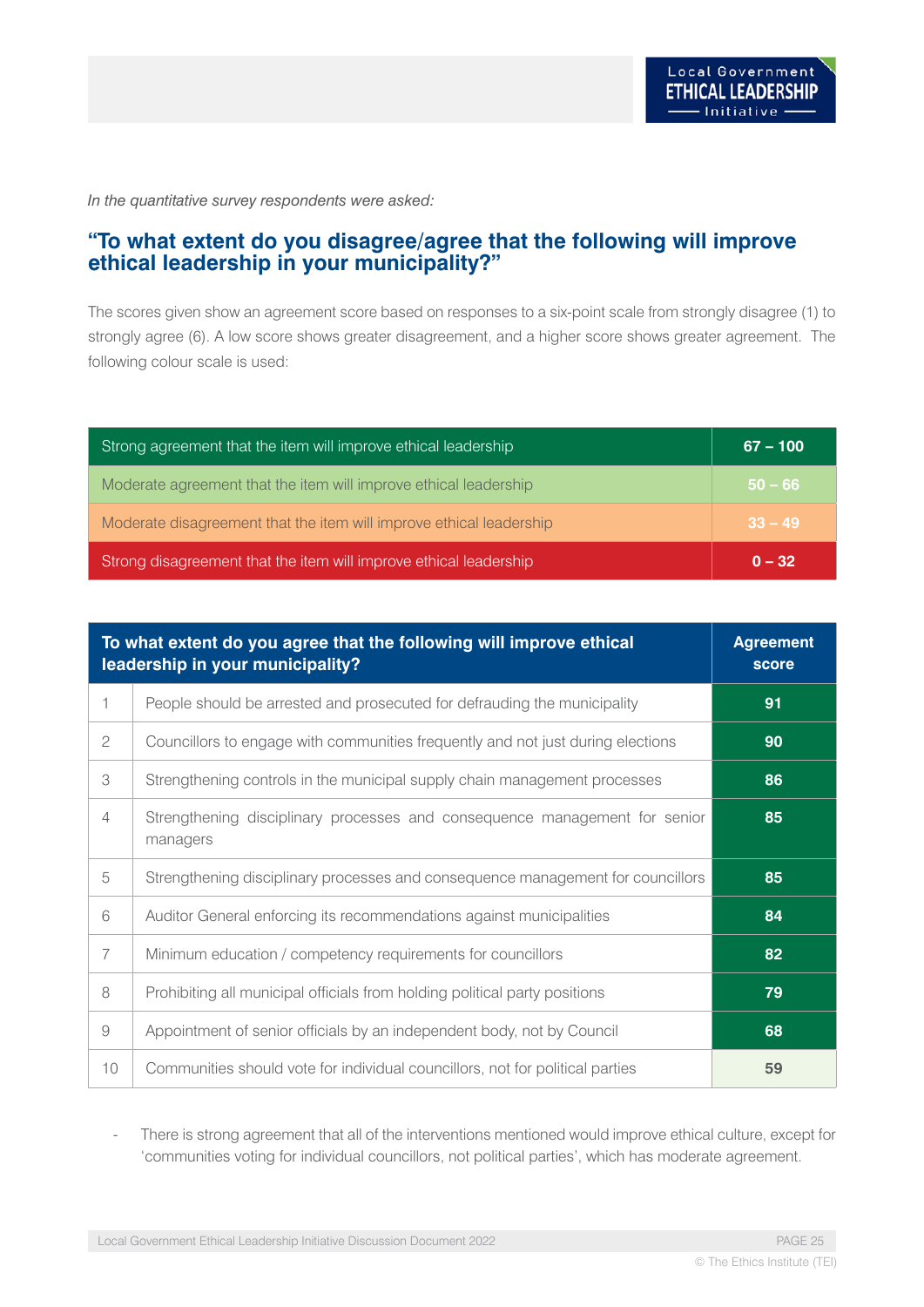

## E. Expectations for a Code for Ethical Governance in Local Government?



The code must be practical - tell me what it means to be ethical, what is right and wrong. It should not be a high level wish list. It should give guidelines to say what is right and wrong and apply to politicians and officials. Should be based on values.

If we have a Code it must be alive to real situations in municipalities, it must be able to come alive/made real. The Code should not be seen as an additional compliance burden.

The Code must make it easy to navigate ethical challenges.

A shortlist of principles that would have to come out of a workshop. Not too many because the meaning gets lost and the detail overwhelms.

There should be explicit principles for ethical leadership set out – like King does.

Leaders need to have boundaries. They must be reminded what it means to be leaders and what their purpose is and actions must be taken if they don't do their jobs, T**hey sign and take oaths, what are consequences if they don't do their jobs?**

Parties they represent must reprimand them and also the parties must be reprimanded and told that u send your people here and they're making chaos – now you must sort this out and sort them out and put in people who can do the job!

**Be based on values and principles**

**Clarify separation between political and administrative** Clear guidelines on what constitutes interference in the admin? When is it monitoring and when is interference?

We have a rule that councillor must communicate to all officials via MM. MM can then call the official in and channel the request and MM must be kept abreast. It's the spirit in which it's done that's important.

Should be clear guidance on when they can intervene in HR and finance as well as SCM, as there is political interference at these points - appointments, payments, tenders . If you have a request fine. But when councillor gives an instruction that's not fine.

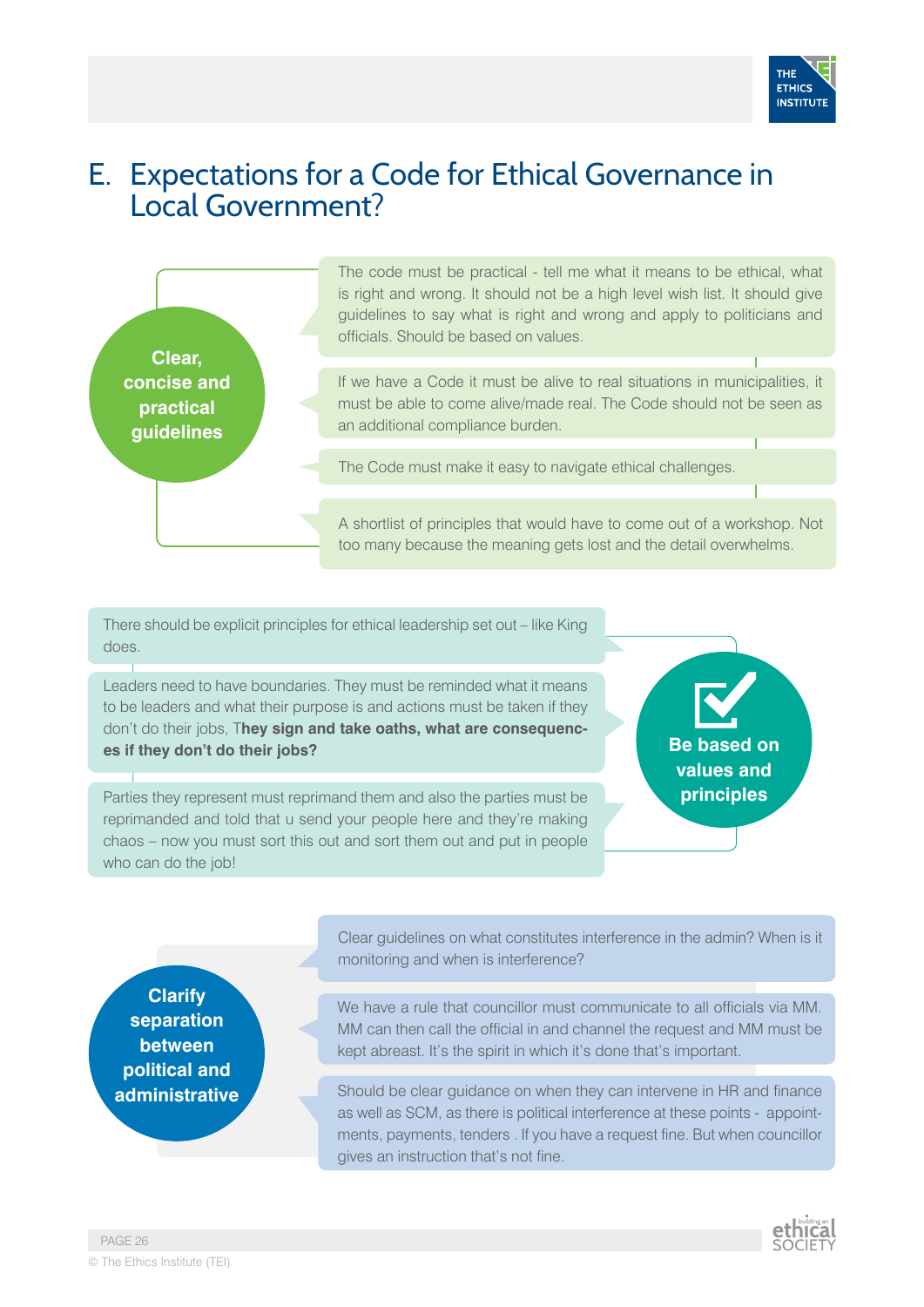Initiative

For this sector need more than a Code though – people need consequences.

Express values which even the community is conscious of – in terms of which a councillor should subscribe to.

Parties they represent must reprimand them and also the parties must be reprimanded and told that u send your people here and they're making chaos – now you must sort this out and sort them out and put in people who can do the job!

**Deal with consequences and promote accountability**

Local Government **ETHICAL LEADERSHIP** 



Should be applicable on both political and management side and it should be clear.

The Code should not only apply to councillors but to administration and everyone who is part of municipalities.

People get unhappy when services are not delivered, sometimes they burn councillors houses. If it reaches that stage it is uncontrollable. People are angry. If we as community know - if we don't get services this is where we can report - how can we hold them accountable, how to report? When holding them accountable they must not think we have grudges – they must listen when we present. They must listen and come back to us. Communicate. It takes years before we hear anything. No response, no communication. We only see them when they want votes. Must have things in black and white and have less problems.

Ethical leaders can be corrupted innocently by people from the community. The Code will cover the leader, what about the community/service providers who corrupt? Code does not cover them? Must have a document that will be able to take it out there like the IDP informing the community, making them aware of all the process in the munic, what munic stands for, how they must not corrupt the system. Indicate to community where they can find relevant info, where they can report, how, anonymity.

### **Deal with community engagement**



It must also emphasise the need for us all to be competent. We need competent politicians as well. Set outcome criteria. For example, to be MMC should have matric and diploma, Exec Mayor must have degree and experience etc. You can't assume such a big role if you don't understand the ToR of your organisation.

Qualification checks are key for politicians and officials. Ruling party must ensure that we have qualified cadres and execs.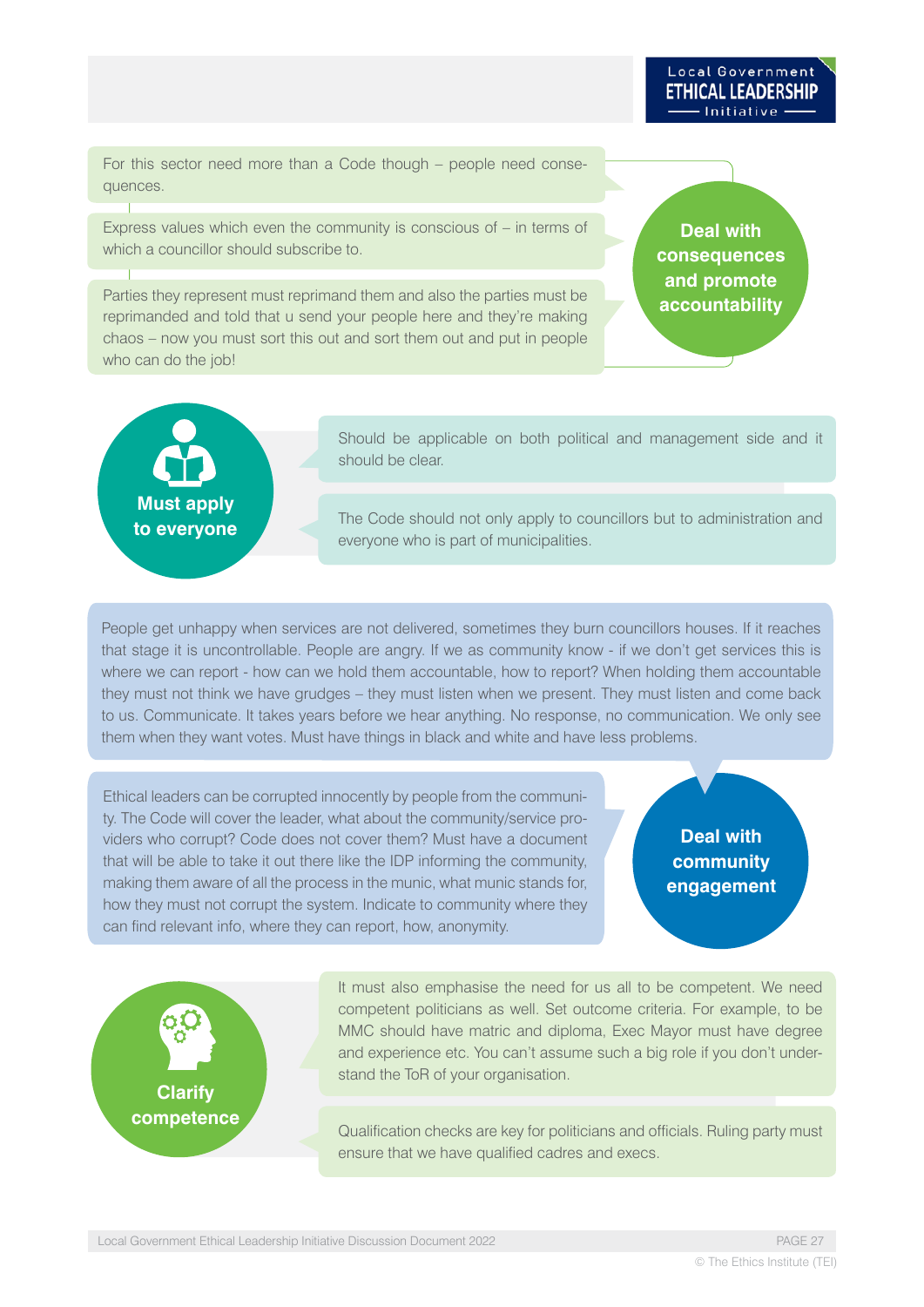

**Are Municipalities ready for a code?**

The enviro is so toxic. Before we can talk of code, something that needs to happen, some cleansing to clear our conscience and go back to basics and make sure that we understand why we are leaders. The rot is so deeply entrenched, makes you sick. You can't just bring a code in this environment without sanitising it first.

I don't see the Code as an option that will assist. The Code can be there and then what? We have Codes in place, they clear, they are the law and still people don't abide by it – why would they do so now with this?

#### **Other specific issues mentioned:**

- Councillors may not engage with prospective suppliers. While tender process underway, until that decision is made, that company may not contribute towards anything in a municipal area (all want corporate social investment, but they should not be there - including NGOs) – there needs to be clear guidelines on these things as well as consequences if don't adhere.
- We need to emphasise the specific role the Speakers in Municipalities are supposed to play in terms of the Code of Conduct and displaying the Code of Ethics
- Councillors don't have performance contracts. Their performance should also be measured. Their accountability needs to be monitored at political level.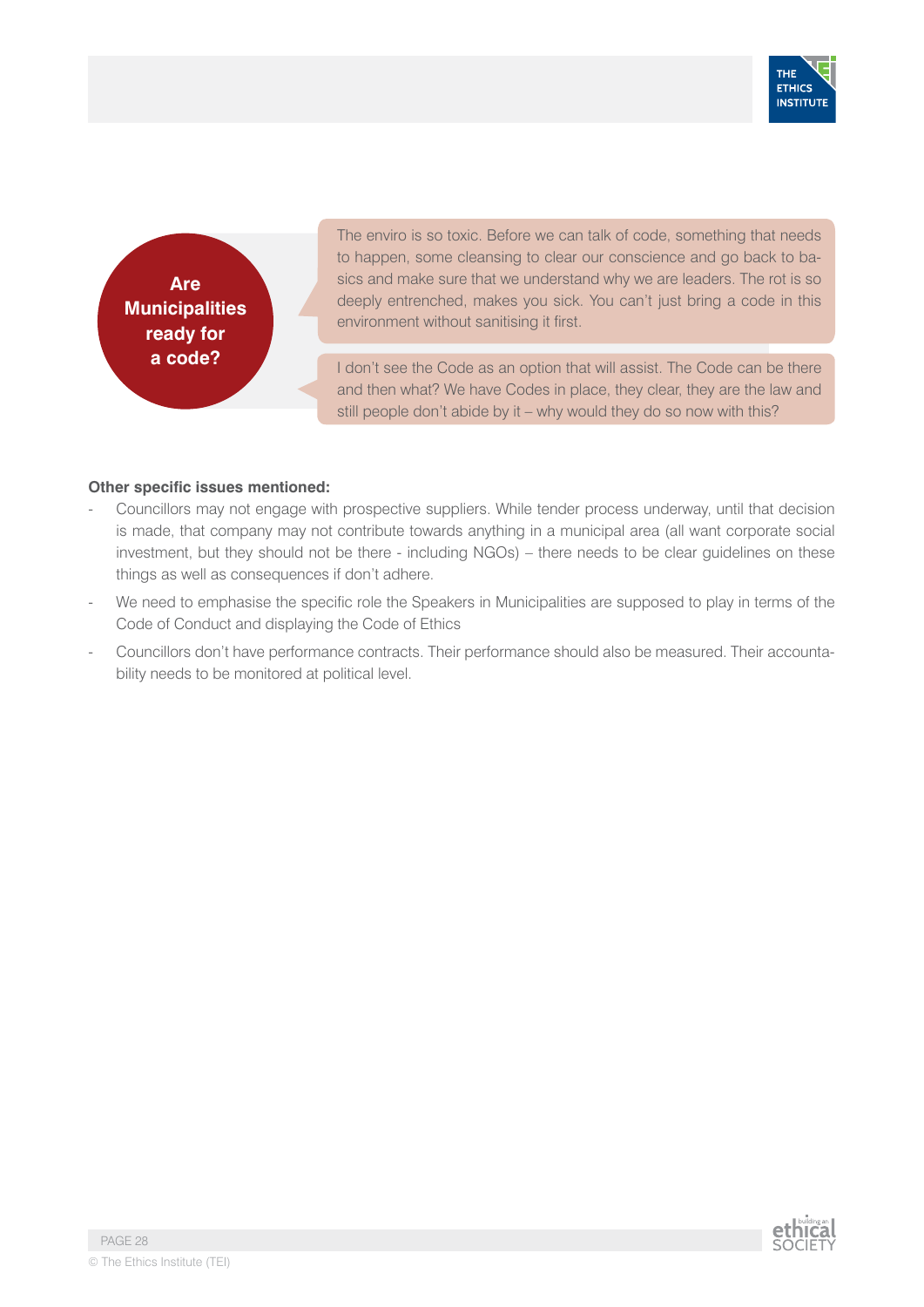**Implications for the Code**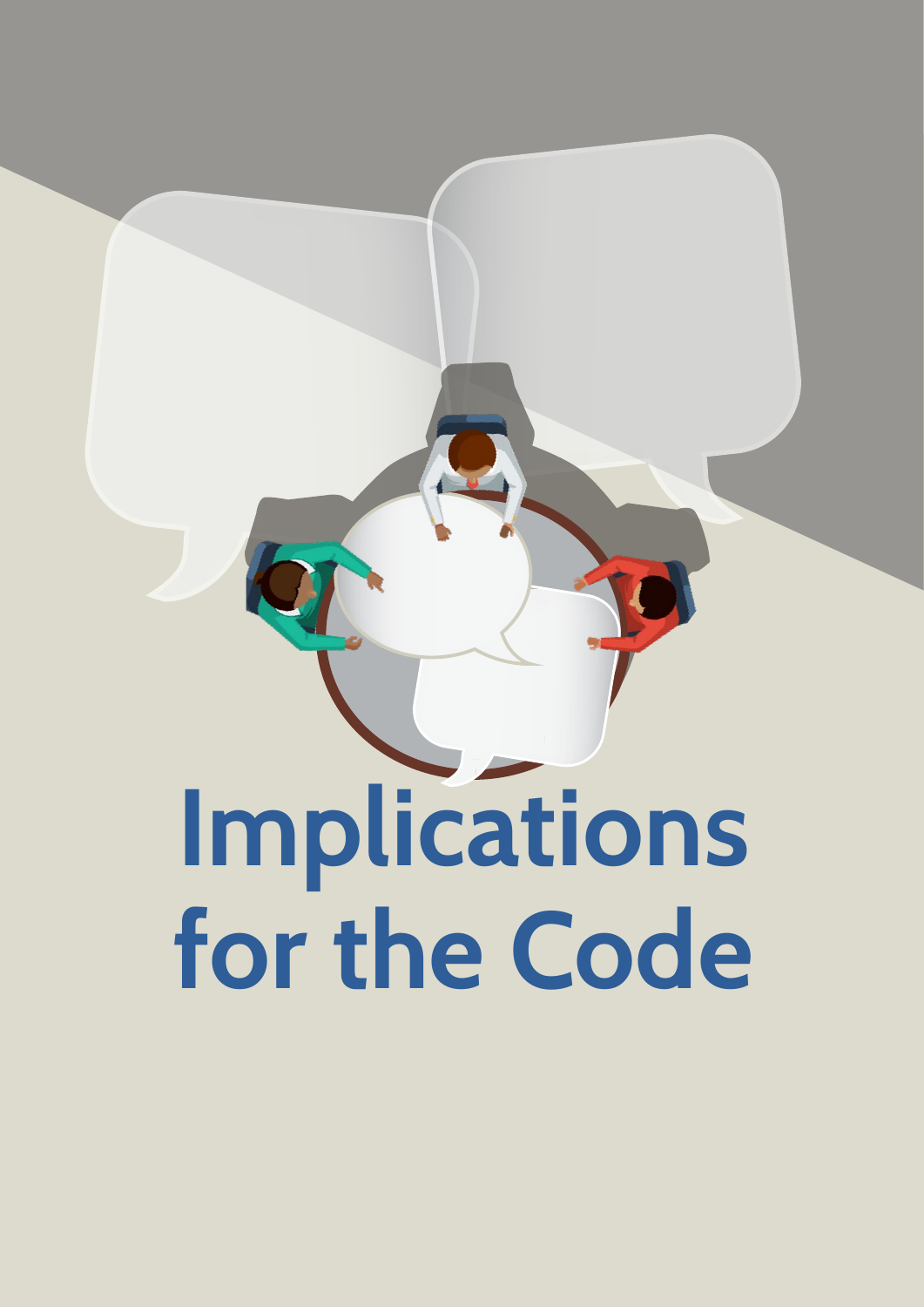

The research shows that the following regarding expectations around the format of the Code as well as issues which need to be addressed in the Code. These are presented below to generate discussion.

## A. Implications for Code Format

#### **Code Format**

The Code should:

- be a short/brief document (not lengthy),
- be clear, practical (provide guidelines), user-friendly and impartial.
- be a 'how-to' quide for leaders.
- be applicable to municipal leaders at both political and administrative levels.

Some called for the Code to be enforceable however many felt that this would go against the intended spirit of Code as well as practicality. *Who will ensure implementation?*

## B. Implications for Code Format

In the section below we share the key issues that have been coming through from the research as well as some of the sub-items/themes which need to be further unpacked. It does not necessarily show the intended order or phrasing.

#### **1. Principle-based document**

- Provide clarity on the spirit in which leaders should govern, set out the characteristics of ethical leaders.
- Require leaders to set the ethical tone, uphold the rule of law.

#### **2. Specify the key governance focus of the municipality**

- **Municipalities/Council should be run in the long-term, sustainable interest of the municipality and its communities.**
- Key question municipal leaders should ask: Is what we doing in the overall sustainable interest of the municipality, if not, that would not be in line with the ethical governance focus and should not be pursued.

#### **3. Include values and spirit of ethical leadership**

- Values: Fairness, Accountability, Honesty, Integrity, Transparency, Service Delivery
- Batho Pele Principles.
- King IV, ICRAFT Principles Integrity, Competence, Responsibility, Accountability, Fairness, Transparency.

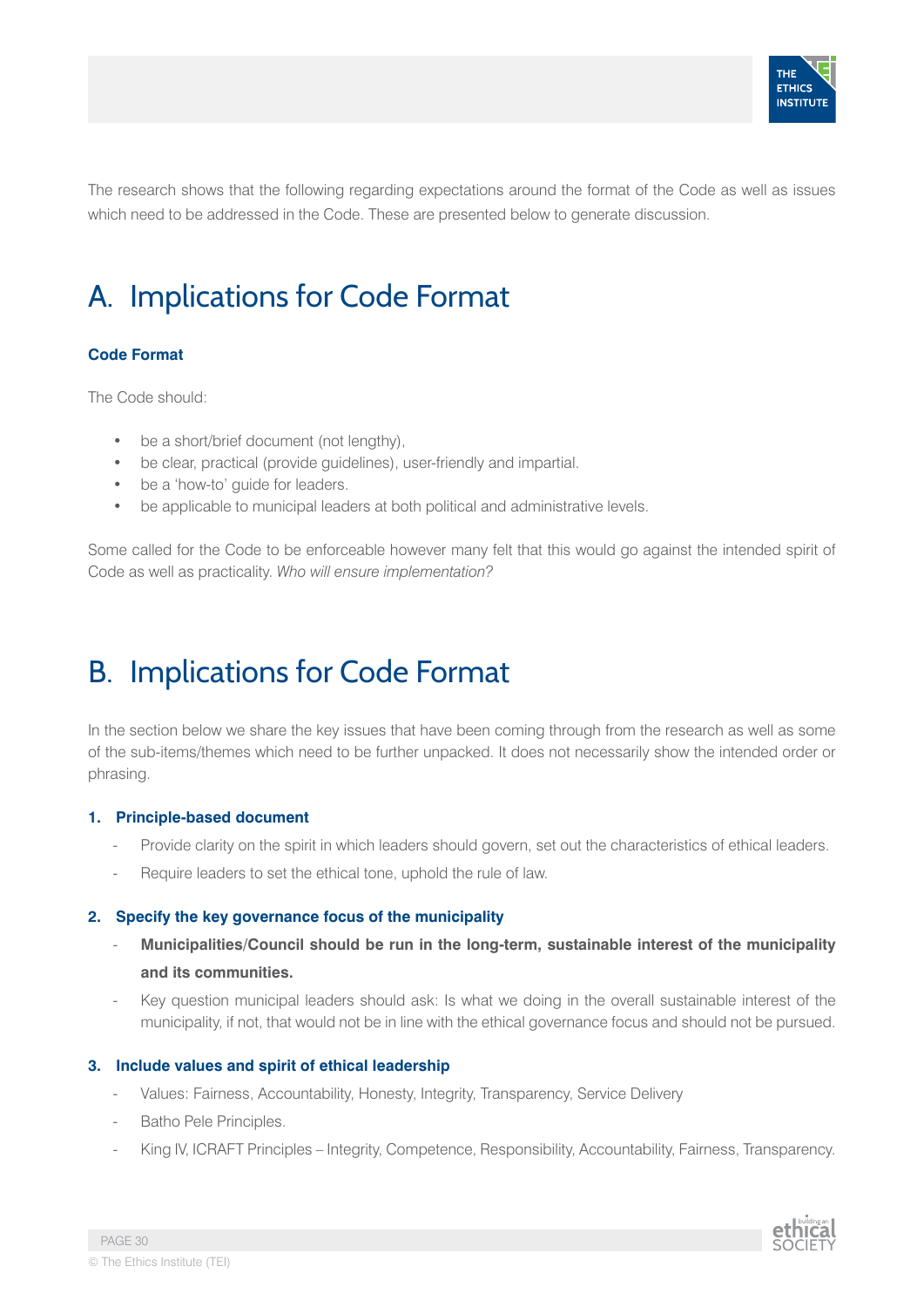#### **4. Provide clarity on achieving governance competence in municipalities**

Set out the good practice in ensuring competence on committees and aspirations for councillor competence.

#### **5. Clarify separation of powers**

- Councillors should not interfere in the administration and specifically not in the appointment of officials and in the tendering process.
- Officials are responsible for implementation, they do so within the confines of the law and based on their technical skills.

#### **6. Officials' responsibility**

- Officials must provide technical advice and guidance to councillors, give councillors transparent, accurate, and timely information.
- They should guide councillors who are bypassing procedures.

#### **7. Councillors' responsibility**

- As the governing body of the municipality, Council role includes ensuring stability within both the political and administrative levels of the municipality.
- Councillors should work for the community; they should facilitate sector departments to play their roles in addressing community needs/service delivery.
- Council should ensure people of competence and character are appointed onto oversight structures.
- Council should ensure/create an environment that allows/encourages stability of administrative leadership (MM and s56).
- Council should ensure attendance of council meetings and constructive participation by councillors in Council meetings.

#### **8. Political party responsibility**

- Field councillors with competence and character.
- Avoid becoming overly involved in the running of municipalities.
- Hold councillors, they deploy into municipalities, accountable for their actions.

#### **9. Local party-political funding**

Political parties should not accept funding from companies/organisations who are suppliers to the municipality. This would be a conflict of interest.

#### **10. Guide the relationship of municipal leaders with communities**

- Emphasise the importance of community engagements as a vehicle for participatory democracy.
- Councillors should have frequent engagement with communities, not just during elections.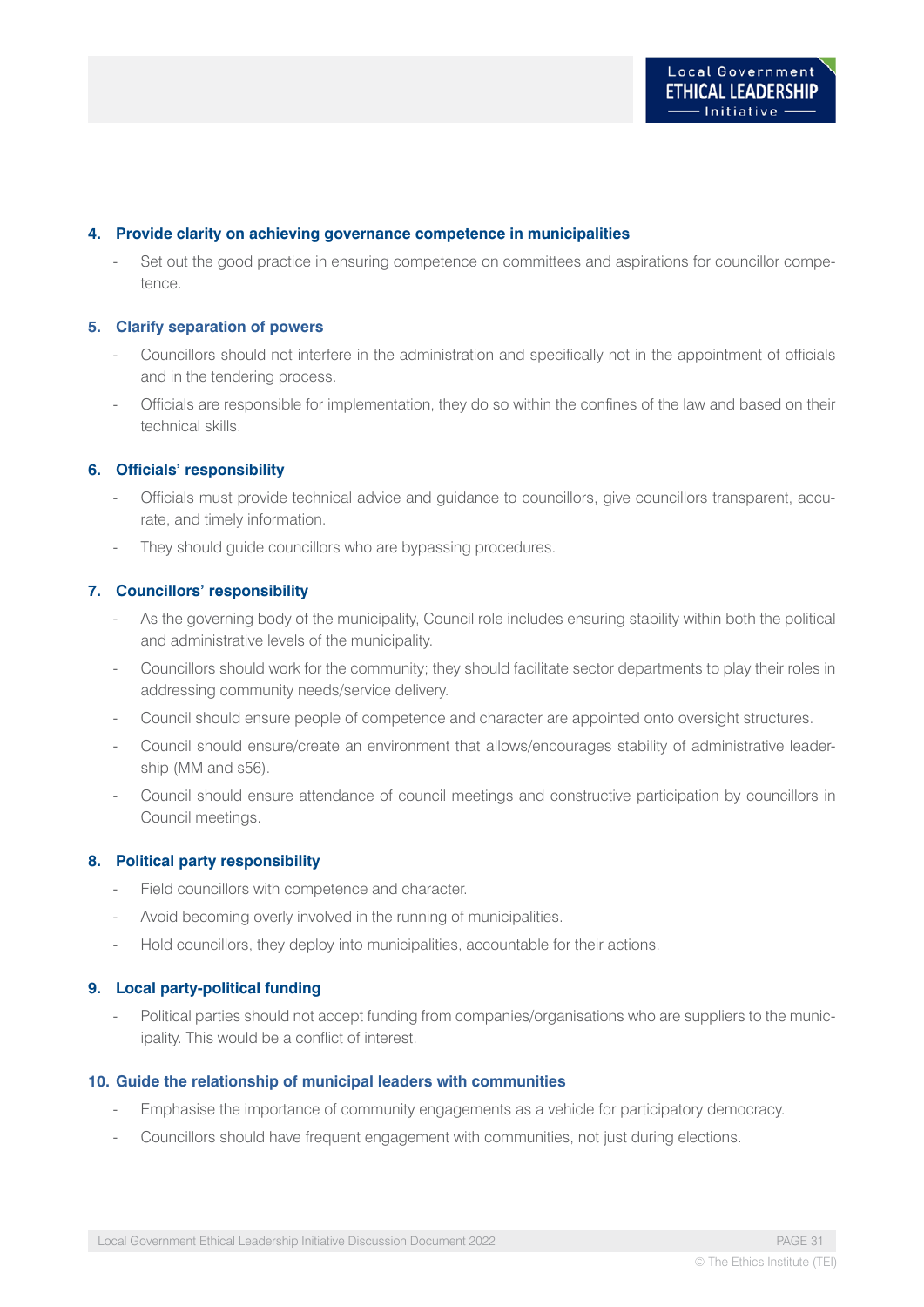

- Realistic commitments: Councillors should be wary of committing to resident's things that are not in the IDP.
- Engagement with civil society (frequency  $+$  importance of building/having a constructive relationship).

#### **11. Officials should be appointed based on their skills, competencies and professionalism – not based on political party affiliations**

- Ensure the appointment of professional officials who are apolitical. Politicians should not be appointed into the administration
- Distinguish between appointment of officials to political offices and those who are appointed into administrative offices in the municipality.
- No deployment of technical staff and definitely no deployment to non-strategic positions.

#### **12. Emphasize the need for processes to be in place for accountability and that these processes need to be independent**

- The Code must provide conduct guidelines and consequences for not adhering to the rules
- There must be fairness and consistency in how discipline/consequence management is dealt with. Disciplinary processes should be adjudicated independently.
- Municipalities must deal with conflicts of interest, manage the information from conflicts of interest/disclosure processes, take action where necessary, conduct lifestyle audits when it picks up that a person's lifestyle appears excessive.